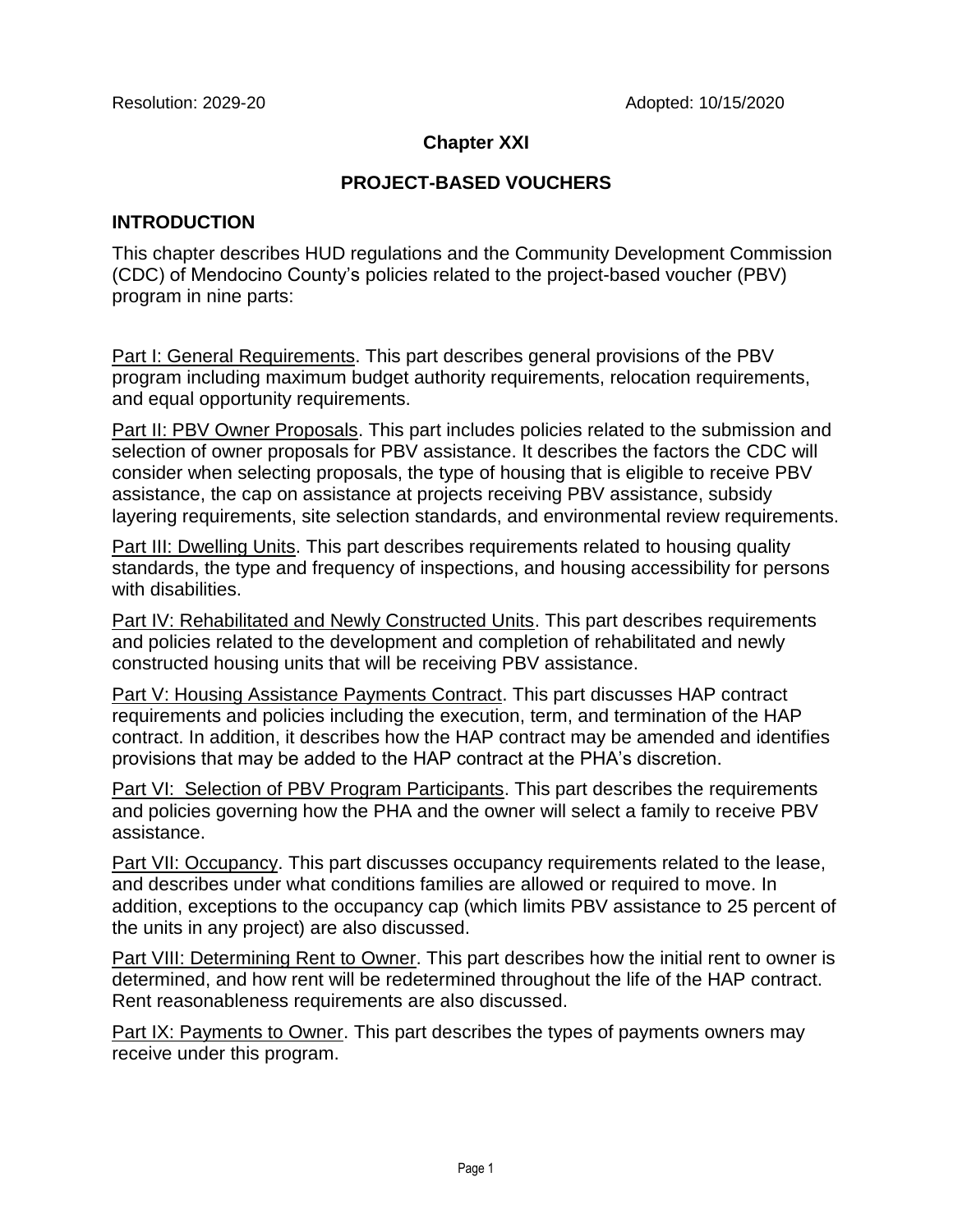#### **PART I: GENERAL REQUIREMENTS**

# **I.A. OVERVIEW [24 CFR 983.5]**

The project-based voucher (PBV) program allows PHAs that already administer a tenant-based voucher program under an annual contributions contract (ACC) with HUD to take up to 20 percent of its voucher program budget authority and attach the funding to specific units rather than using it for tenant-based assistance [24 CFR 983.6]. PHAs may only operate a PBV program if doing so is consistent with the PHA's Annual Plan, and the goal of deconcentrating poverty and expanding housing and economic opportunities [42 U.S.C. 1437f(o)(13)].

# **CDC POLICY**

The CDC will operate a project-based voucher program using up to 20 percent of its budget authority for project-based assistance.

PBV assistance may be attached to existing housing or newly constructed or rehabilitated housing [24 CFR 983.52]. If PBV units are already selected for projectbased assistance either under an agreement to enter into HAP Contract (Agreement) or a HAP contract, the CDC is not required to reduce the number of these units if the amount of budget authority is subsequently reduced. However, the CDC is responsible for determining the amount of budget authority that is available for project-based vouchers and ensuring that the amount of assistance that is attached to units is within the amounts available under the ACC [24 CFR 983.6].

# **I.B. TENANT-BASED VS. PROJECT-BASED VOUCHER ASSISTANCE [24 CFR 983.2]**

Much of the tenant-based voucher program regulations also apply to the PBV program. Consequently, many of the CDC policies related to tenant-based assistance also apply to PBV assistance. The provisions of the tenant-based voucher regulations that do not apply to the PBV program are listed at 24 CFR 983.2.

# **CDC POLICY**

Except as otherwise noted in this chapter, or unless specifically prohibited by PBV program regulations, the CDC policies for the tenant-based voucher program contained in this administrative plan also apply to the PBV program and its participants.

# **I.C. RELOCATION REQUIREMENTS [24 CFR 983.7]**

Any persons displaced as a result of implementation of the PBV program must be provided relocation assistance in accordance with the requirements of the Uniform Relocation Assistance and Real Property Acquisition Policies Act of 1970 (URA)[42 U.S.C. 4201-4655] and implementing regulations at 49 CFR part 24.

The cost of required relocation assistance may be paid with funds provided by the owner, local public funds, or funds available from other sources. CDC may not use voucher program funds to cover relocation costs, except that CDC may use the administrative fee reserve to pay for relocation expenses after all other program administrative expenses are satisfied, and provided that payment of the relocation benefits is consistent with state and local law. Use of the administrative fee for these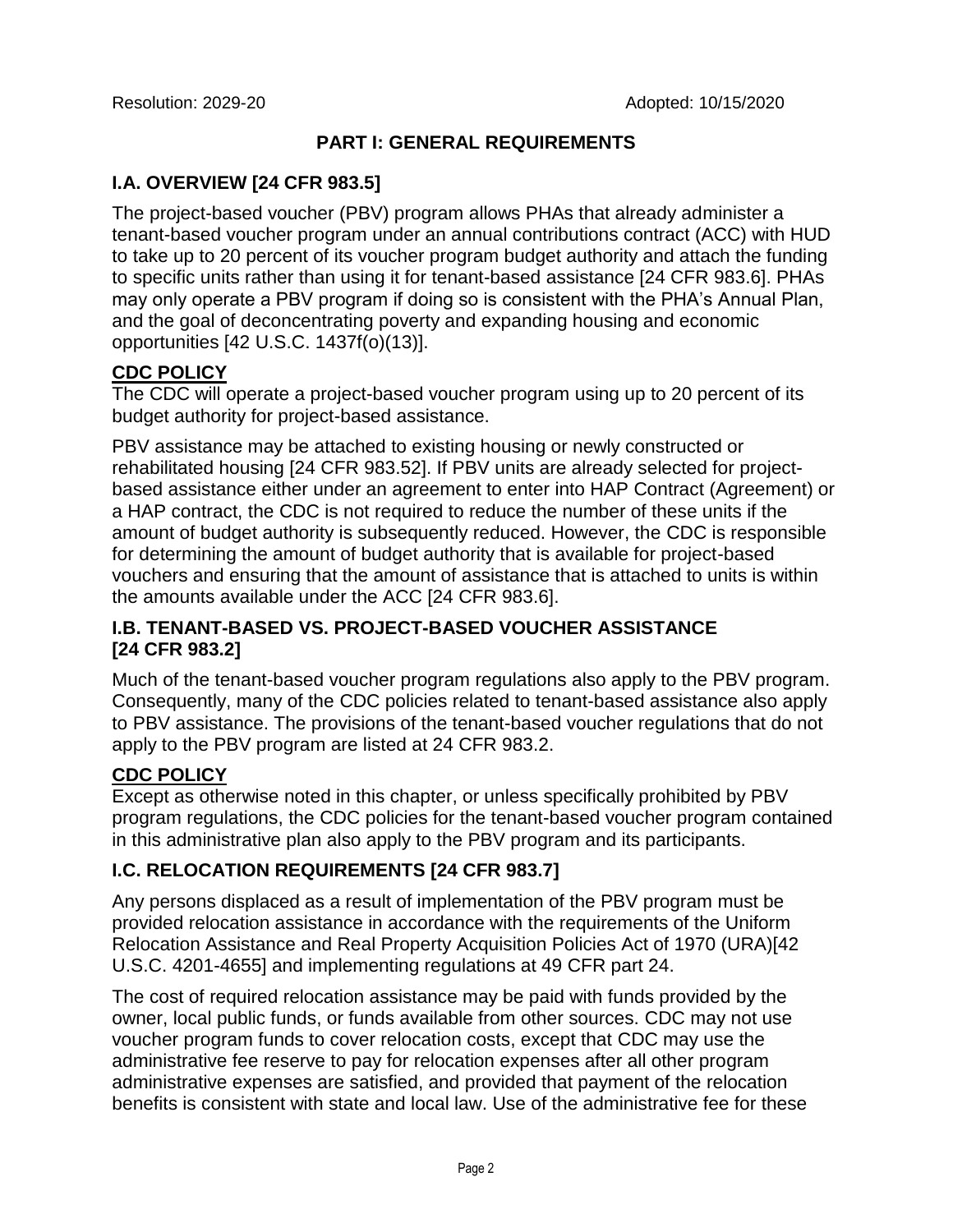Resolution: 2029-20 **Adopted: 10/15/2020** purposes must also be consistent with other legal and regulatory requirements, including the requirement in 24 CFR 982.155 and other official HUD issuances.

The acquisition of real property for a PBV project is subject to the URA and 49 CFR part 24, subpart B. It is the responsibility of the CDC to ensure the owner complies with these requirements.

# **I.D. EQUAL OPPORTUNITY REQUIREMENTS [24 CFR 983.8]**

The CDC must comply with all equal opportunity requirements under federal law and regulations in its implementation of the PBV program. This includes the requirements and authorities cited at 24 CFR 5.105(a). In addition, the CDC must comply with the CDC Plan certification on civil rights and affirmatively furthering fair housing, submitted in accordance with 24 CFR 903.7(o).

# **PART II: PBV OWNER PROPOSALS**

# **II.A. OVERVIEW**

The CDC must describe the procedures for owner submission of PBV proposals and for CDC selection of PBV proposals [24 CFR 983.51]. Before selecting a PBV proposal, the CDC must determine that the PBV proposal complies with HUD program regulations and requirements, including a determination that the property is eligible housing [24 CFR 983.53 and 983.54], complies with the cap on the number of PBV units per building [24 CFR 983.56], and meets the site selection standards [24 CFR 983.57].

# **II.B. OWNER PROPOSAL SELECTION PROCEDURES [24 CFR 983.51]**

The CDC must select PBV proposals in accordance with the selection procedures in the CDC administrative plan. The CDC must select PBV proposals by either of the following two methods.

- CDC request for PBV Proposals. The CDC may solicit proposals by using a request for proposals to select proposals on a competitive basis in response to the CDC request. The CDC may not limit proposals to a single site or impose restrictions that explicitly or practically preclude owner submission of proposals for PBV housing on different sites.
- The CDC may select proposal that were previously selected based on a competition. This may include selection of a proposal for housing assisted under a federal, state, or local government housing assistance program that was subject to a competition in accordance with the requirements of the applicable program, community development program, or supportive services program that requires competitive selection of proposals (e.g., HOME, and units for which competitively awarded LIHTCs have been provided), where the proposal has been selected in accordance with such program's competitive selection requirements within three years of the PBV proposal selection date, and the earlier competitive selection proposal did not involve any consideration that the project would receive PBV assistance.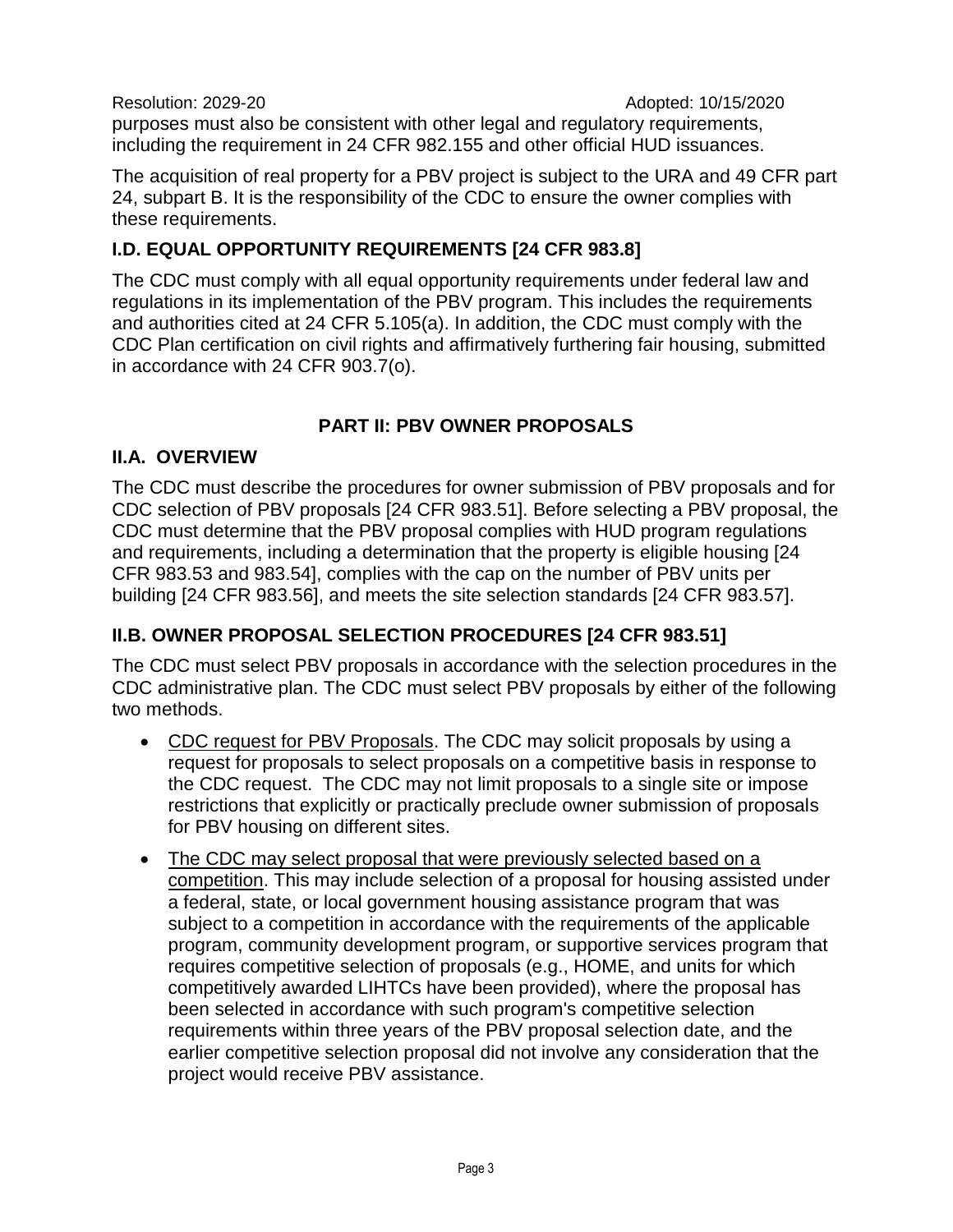## **Solicitation and Selection of PBV Proposals [24 CFR 983.51(b) and (c)]**

CDC's procedures for selecting PBV proposals must be designed and actually operated to provide broad public notice of the opportunity to offer PBV proposals for consideration by the CDC. The public notice procedures may include publication of the public notice in a local newspaper of general circulation and other means designed and actually operated to provide broad public notice. The public notice of the CDC request for PBV proposals must specify the submission deadline. Detailed application and selection information must be provided at the request of interested parties.

# **CDC POLICY**

#### *CDC Request for Proposals for Rehabilitated and Newly Constructed Units*

The CDC will advertise its request for proposals (RFP) for rehabilitated and newly constructed housing in the Ukiah Daily Journal, Willits News and Fort Bragg Advocate-News.

The CDC will publish its advertisement in the Ukiah Daily Journal, Willits News and Fort Bragg Advocate-News for one day. The advertisement will specify the number of units the CDC estimates that it will be able to assist under the funding the CDC is making available. Proposals will be due in the CDC office by close of business 30 calendar days from the date of the publication.

In order for the proposal to be considered, the owner must submit the proposal to the CDC by the published deadline date, and the proposal must respond to all requirements as outlined in the RFP. Incomplete proposals will not be reviewed.

The CDC will rate and rank proposals for rehabilitated and newly constructed housing using the following criteria:

- Owner experience and capability to build or rehabilitate housing as identified in the RFP;
- Extent to which the project furthers the CDC goal of deconcentrating poverty and expanding housing and economic opportunities;

In the case of projects for occupancy by the elderly or persons with disabilities, the CDC will rate partially assisted projects on the percent of units assisted. Projects with the lowest percent of assisted units will receive the highest score.

# *CDC Requests for Proposals for Existing Housing Units*

# **CDC POLICY**

The CDC will advertise its request for proposals (RFP) for existing housing in the Ukiah Daily Journal, Willits News and Fort Bragg Advocate-News for one day.

#### Advertisement

The advertisement will specify the number of units the CDC estimates that it will be able to assist under the funding the CDC is making available. Owner proposals will be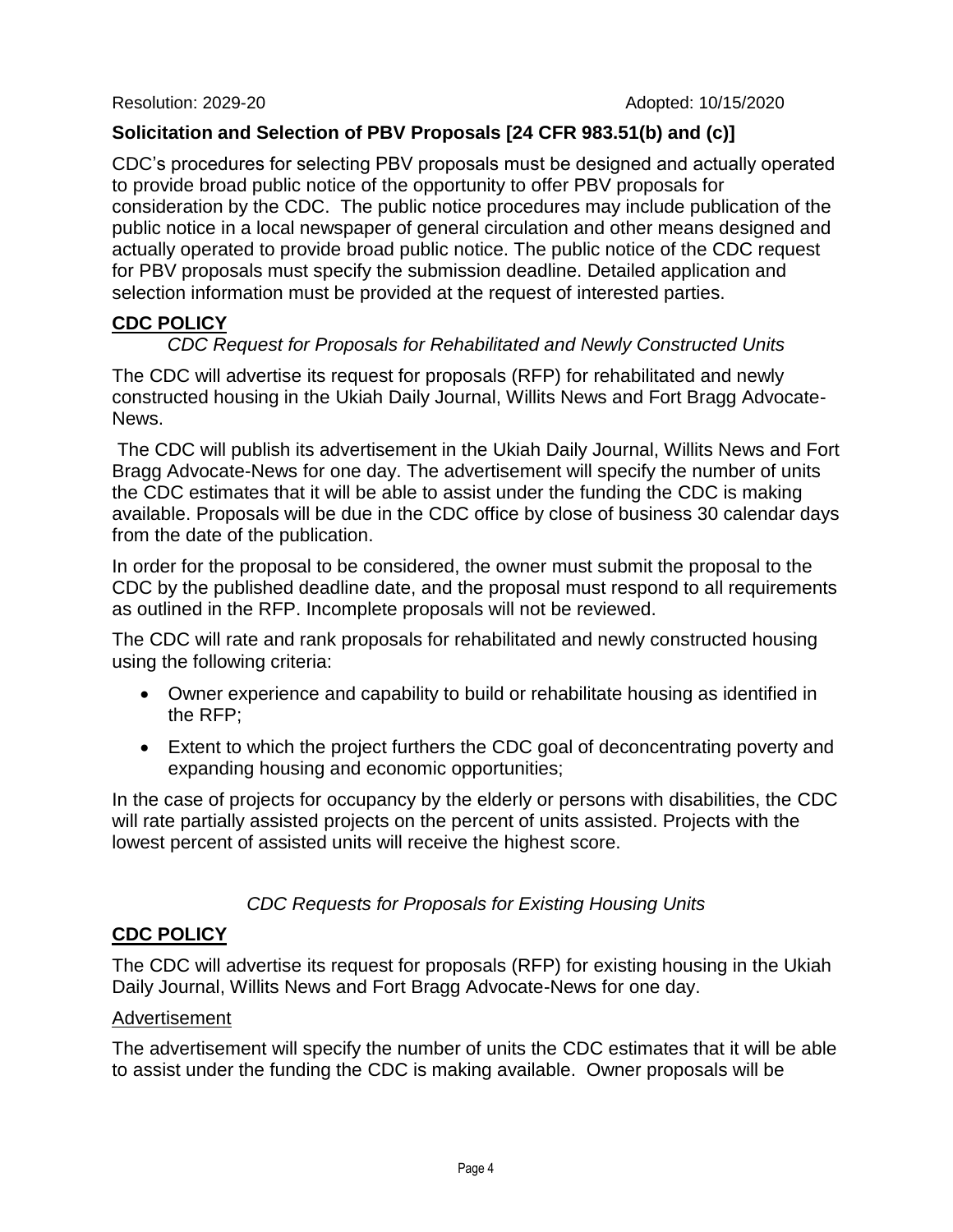accepted on a first-come first served basis and will be evaluated using the following criteria:

- Experience as an owner in the tenant-based voucher program and owner compliance with the owner's obligations under the tenant-based program;
- Extent to which the project furthers the CDC's goal of deconcentrating poverty and expanding housing and economic opportunities;

# CDC Selection of Proposals Subject to a Previous Competition under a Federal, State, or Local Housing Assistance Program

The CDC will consider those proposals for PBV assistance from owners that were competitively selected under another federal, state or local housing assistance program, including projects that were competitively awarded Low-Income Housing Tax Credits only during the RFP process.

Proposals will be reviewed on a first-come first-served basis under the RFP process. The CDC will evaluate each proposal on its merits using the following factors:

Extent to which the project furthers the CDC goal of deconcentrating poverty and expanding housing and economic opportunities; and

Extent to which the proposal complements other local activities such as the redevelopment of a public housing site under the HOPE VI program, the HOME program, CDBG activities, other development activities in a HUD-designated Enterprise Zone, Economic Community, or Renewal Community.

All proposals that have been competively selected under a previous competition and meet the criteria above will be rated prior to other proposals.

In the case of projects for occupancy by the elderly or persons with disabilities, the CDC will rate partially assisted projects on the percent of units assisted. Projects with the lowest percent of assisted units will receive the highest score.

# **CDC-owned Units [24 CFR 983.51(e) and 983.59]**

A CDC-owned unit may be assisted under the PBV program only if the HUD field office or HUD-approved independent entity reviews the selection process and determines that the CDC-owned units were appropriately selected based on the selection procedures specified in the CDC administrative plan. If the CDC selects a proposal for housing that is owned or controlled by the CDC the CDC must identify the entity that will review the CDC proposal selection process and perform specific functions with respect to rent determinations and inspections.

In the case of CDC-owned units, the initial contract rent must be approved by an independent entity based on an appraisal by a licensed, state-certified appraiser. In addition, housing quality standards inspections must be conducted by an independent entity.

The independent entity that performs these program services may be the unit of general local government for the CDC jurisdiction (unless the CDC is itself the unit of general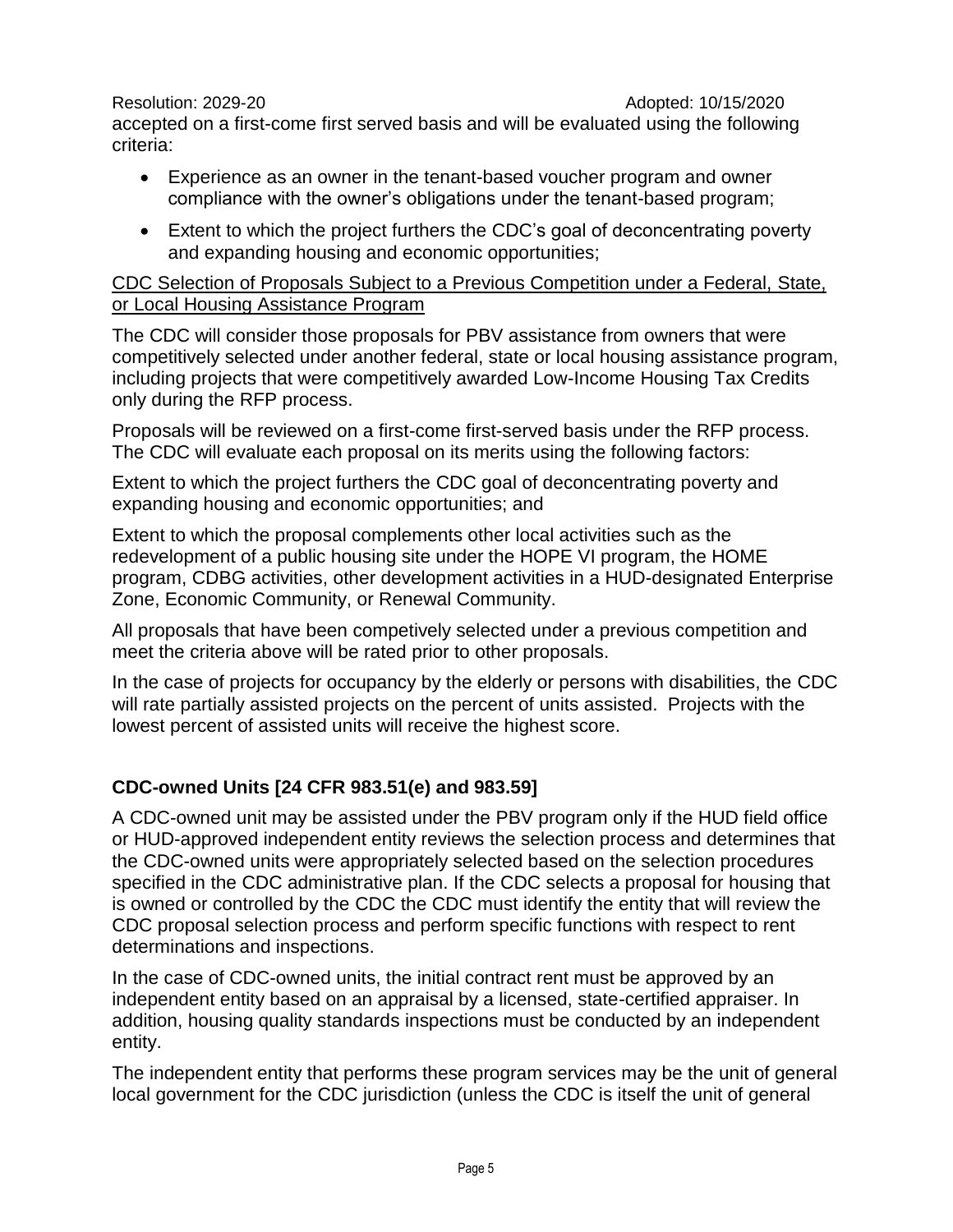Resolution: 2029-20 **Adopted: 10/15/2020** local government or an agency of such government) or another HUD-approved public or private independent entity.

# **CDC POLICY**

The CDC may submit a proposal for project-based housing that is owned or controlled by the CDC. If the proposal for CDC-owned housing is selected, the CDC will use an outside agency or obtain a waiver from HUD to conduct the inspections and approve the rents. The CDC will obtain HUD approval of any entity hired to perform these services prior to any selection of proposals by CDC.

The CDC may only compensate the independent entity and appraiser from CDC ongoing administrative fee income (including amounts credited to the administrative fee reserve). The CDC may not use other program receipts to compensate the independent entity and appraiser for their services. The CDC, independent entity, and appraiser may not charge the family any fee for the appraisal or the services provided by the independent entity.

# **CDC Notice of Owner Selection [24 CFR 983.51(d)]**

The CDC must give prompt written notice to the party that submitted a selected proposal and must also give prompt public notice of such selection. Public notice procedures may include publication of public notice in a local newspaper of general circulation and other means designed and actually operated to provide broad public notice.

# **CDC POLICY**

Within 10 calendar days of the CDC making the selection, the CDC will notify the selected owner in writing of the owner's selection for the PBV program. The CDC will also notify in writing all owners that submitted proposals that were not selected and advise such owners of the name of the selected owner.

In addition, the CDC will publish its notice for selection of PBV in the same newspaper of wide circulation the CDC used to solicit the proposals. The announcement will include the name of the owner that was selected for the PBV program.

The CDC will make available to any interested party it's rating and ranking sheets and documents that identify the CDC basis for selecting the proposal. These documents will be available for review by the public and other interested parties for one month after publication of the notice of owner selection. The CDC will not make available sensitive owner information that is privileged, such as financial statements and similar information about the owner.

The CDC will make these documents available for review at the CDC during normal business hours. The cost for reproduction of allowable documents will be \$.25 per page.

# **II.C. HOUSING TYPE [24 CFR 983.52]**

The CDC may attach PBV assistance for units in existing housing or for newly constructed or rehabilitated housing developed under and in accordance with an agreement to enter into a housing assistance payments contract that was executed prior to the start of construction. A housing unit is considered an existing unit for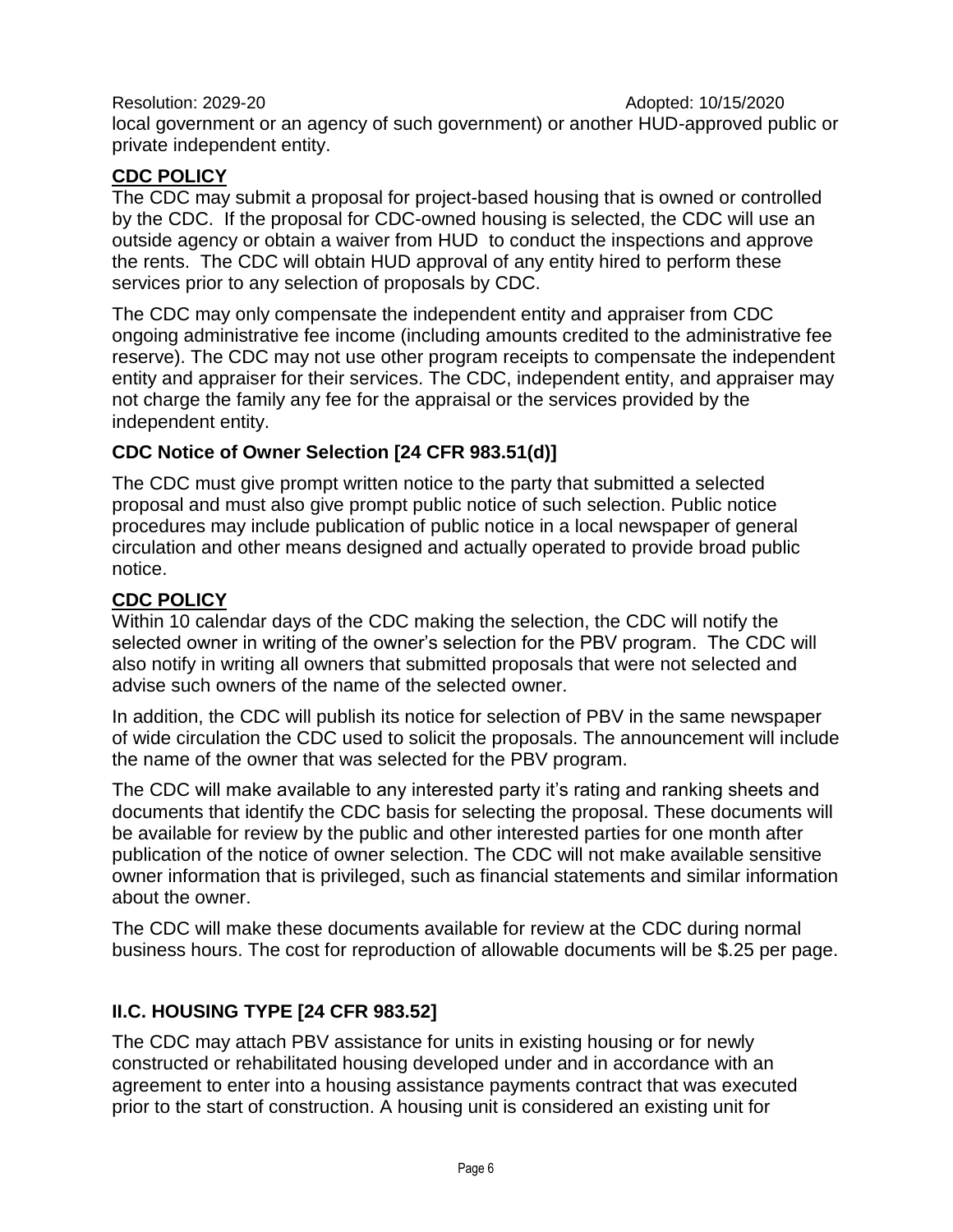Resolution: 2029-20 **Adopted: 10/15/2020** purposes of the PBV program, if, at the time of notice of CDC selection, the units substantially comply with HQS. Units for which new construction or rehabilitation was started in accordance with PBV program requirements do not qualify as existing housing.

The CDC must decide what housing type, new construction, rehabilitation, or existing housing, will be used to develop project-based housing. The CDC choice of housing type must be reflected in its solicitation for proposals.

# **II.D. PROHIBITION OF ASSISTANCE FOR CERTAIN UNITS**

# **Ineligible Housing Types [24 CFR 983.53]**

The CDC may not attach or pay PBV assistance to shared housing units; units on the grounds of a penal reformatory, medical, mental, or similar public or private institution; nursing homes or facilities providing continuous psychiatric, medical, nursing services, board and care, or intermediate care (except that assistance may be provided in assisted living facilities); units that are owned or controlled by an educational institution or its affiliate and are designated for occupancy by students; manufactured homes; cooperative housing; and transitional housing. In addition, the CDC may not attach or pay PBV assistance for a unit occupied by an owner and the CDC may not select or enter into an agreement to enter into a HAP contract or HAP contract for a unit occupied by a family ineligible for participation in the PBV program.

# **High-rise Elevator Projects for Families with Children [24 CFR 983.53(b)]**

The PHA may use high-rise elevator building for families with children if it makes a determination that there is no practical alternative and HUD approves the PHA determination. The PHA may make this initial determination for its project-based voucher program, in whole or in part, and need not review each project on a case-bycase basis, and HUD may approve on the same basis.

# **CDC POLICY**

# **Subsidized Housing [24 CFR 983.54]**

CDC may not attach or pay PBV assistance to units in any of the following types of subsidized housing:

- A public housing unit;
- A unit subsidized with any other form of Section 8 assistance;
- A unit subsidized with any governmental rent subsidy;
- A unit subsidized with any governmental subsidy that covers all or any part of the operating costs of the housing;
- A unit subsidized with Section 236 rental assistance payments (except that a CDC may attach assistance to a unit subsidized with Section 236 interest reduction payments);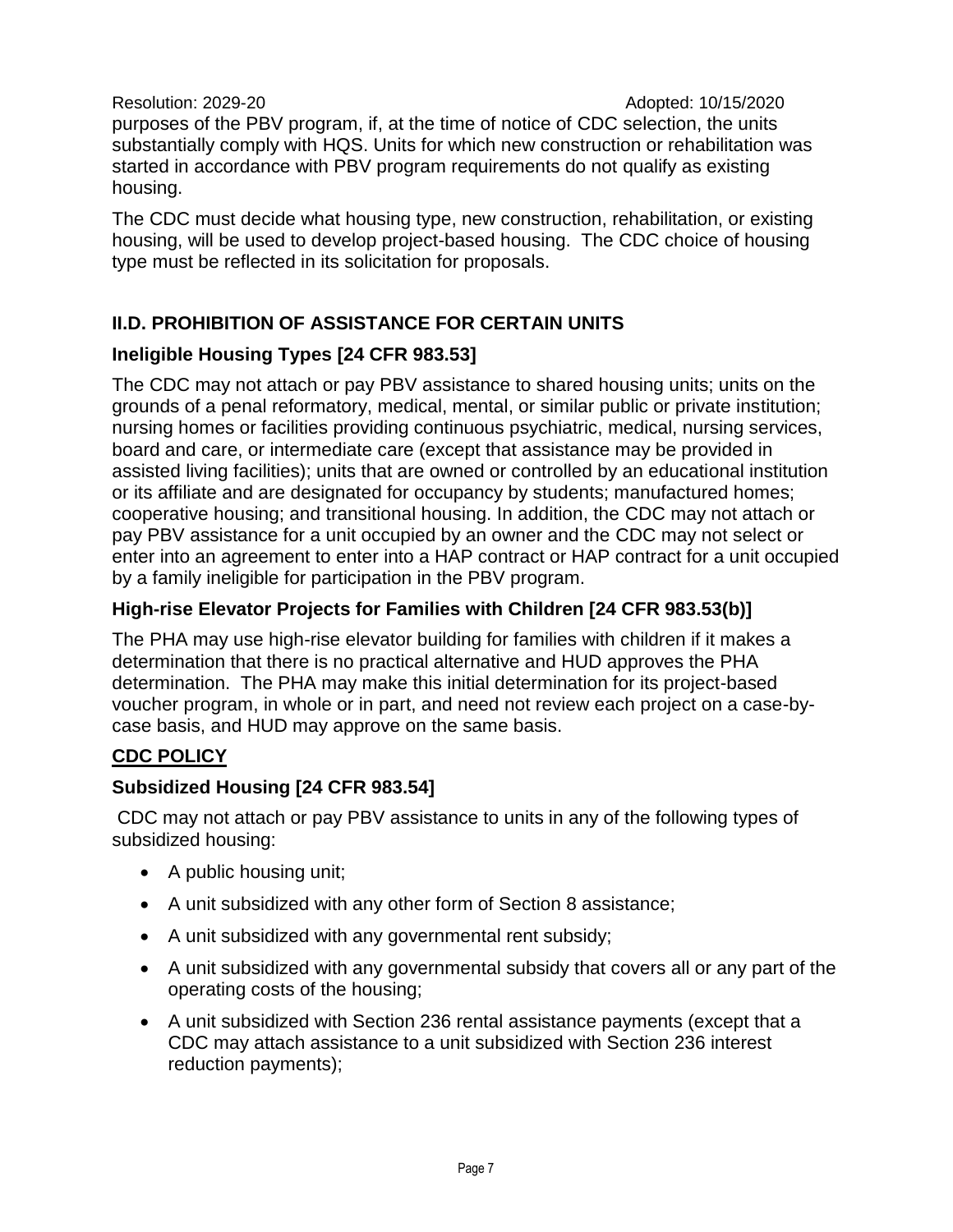- A unit subsidized with rental assistance payments under Section 521 of the Housing Act of 1949, 42 U.S.C. 1490a (a rural Housing Service Program). CDC may attach assistance for a unit subsidized with Section 515 interest reduction payments (42 U.S.C. 1485);
- A Section 202 project for non-elderly with disabilities;
- Section 811 project-based supportive housing for persons with disabilities;
- Section 202 supportive housing for the elderly;
- A Section 101 rent supplement project;
- A unit subsidized with any form of tenant-based rental assistance;
- A unit with any other duplicative federal, state, or local housing subsidy, as determined by HUD or the CDC in accordance with HUD requirements.

# **II.E. SUBSIDY LAYERING REQUIREMENTS [24 CFR 983.55]**

The CDC may provide PBV assistance only in accordance with HUD subsidy layering regulations [24 CFR 4.13] and other requirements.

The subsidy layering review is intended to prevent excessive public assistance by combining (layering) housing assistance payment subsidy under the PBV program with other governmental housing assistance from federal, state, or local agencies, including assistance such as tax concessions or tax credits.

The CDC must submit the necessary documentation to HUD for a subsidy layering review. The CDC may not enter into an agreement to enter into a HAP contract or a HAP contract until HUD (or an independent entity approved by HUD) has conducted any required subsidy layering review and determined that the PBV assistance is in accordance with HUD subsidy layering requirements.

The HAP contract must contain the owner's certification that the project has not received and will not receive (before or during the term of the HAP contract) any public assistance for acquisition, development, or operation of the housing other than assistance disclosed in the subsidy layering review in accordance with HUD requirements.

# **II.F. CAP ON NUMBER OF PBV UNITS IN EACH BUILDING**

# **25 Percent per Building Cap [24 CFR 983.56(a)]**

In general, the CDC may not select a proposal to provide PBV assistance for units in a building or enter into an agreement to enter into a HAP or a HAP contract to provide PBV assistance for units in a building, if the total number of dwelling units in the building that will receive PBV assistance during the term of the PBV HAP contract is more than 25 percent of the number of dwelling units (assisted or unassisted) in the building.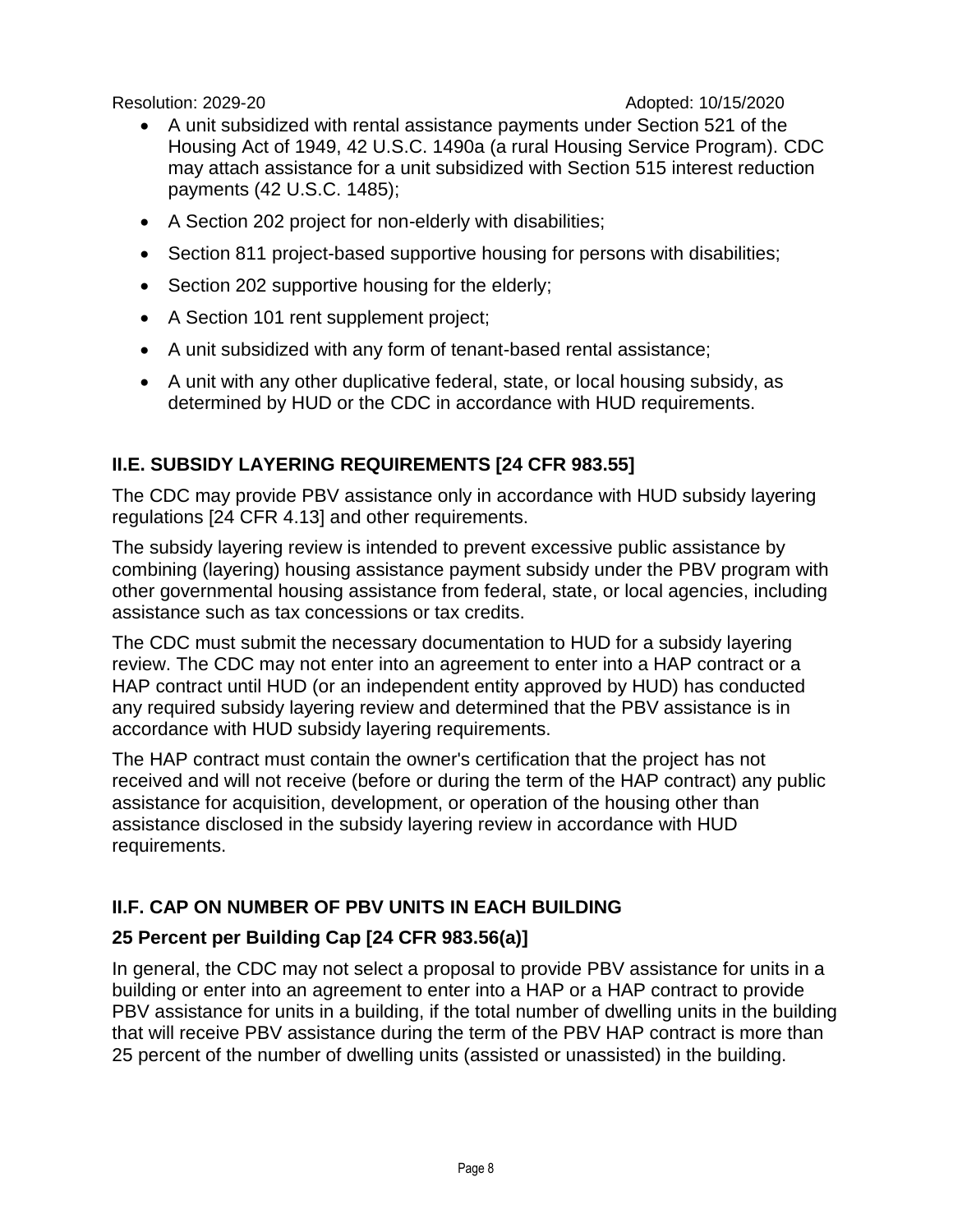# **Exceptions to 25 Percent per Building Cap [24 CFR 983.56(b)]**

Exceptions are allowed and PBV units are not counted against the 25 percent per building cap if:

- The units are in a single-family building (one to four units);
- The units are *excepted units* in a multifamily building because they are specifically made available for elderly or disabled families.

# **CDC POLICY**

The CDC will not require families living in excepted units to receive supportive services. Therefore, excepted units will be limited to units in single-family buildings and those made available for elderly and/or disabled families.

#### **Promoting Partially-Assisted Buildings [24 CFR 983.56(c)]**

CDC may establish local requirements designed to promote PBV assistance in partially assisted buildings. A *partially assisted building* is a building in which there are fewer units covered by a HAP contract than residential units [24 CFR 983.3].

CDC may establish a per-building cap on the number of units that will receive PBV assistance or other project-based assistance in a multifamily building containing excepted units or in a single-family building. CDC may also determine not to provide PBV assistance for excepted units, or CDC may establish a per-building cap of less than 25 percent.

# **CDC P0LICY**

The CDC will not provide assistance for excepted units. Beyond that, the CDC will not impose any further cap on the number of PBV units assisted per building.

# **II.G. SITE SELECTION STANDARDS**

#### **Compliance with PBV Goals, Civil Rights Requirements, and HQS Site Standards [24 CFR 983.57(b)]**

The CDC may not select a proposal for existing, newly constructed, or rehabilitated PBV housing on a site or enter into an agreement to enter into a HAP contract or HAP contract for units on the site, unless the CDC has determined that PBV assistance for housing at the selected site is consistent with the goal of deconcentrating poverty and expanding housing and economic opportunities. The standard for deconcentrating poverty and expanding housing and economic opportunities must be consistent with the CDC Plan under 24 CFR 903 and the CDC administrative plan.

In addition, prior to selecting a proposal, the CDC must determine that the site is suitable from the standpoint of facilitating and furthering full compliance with the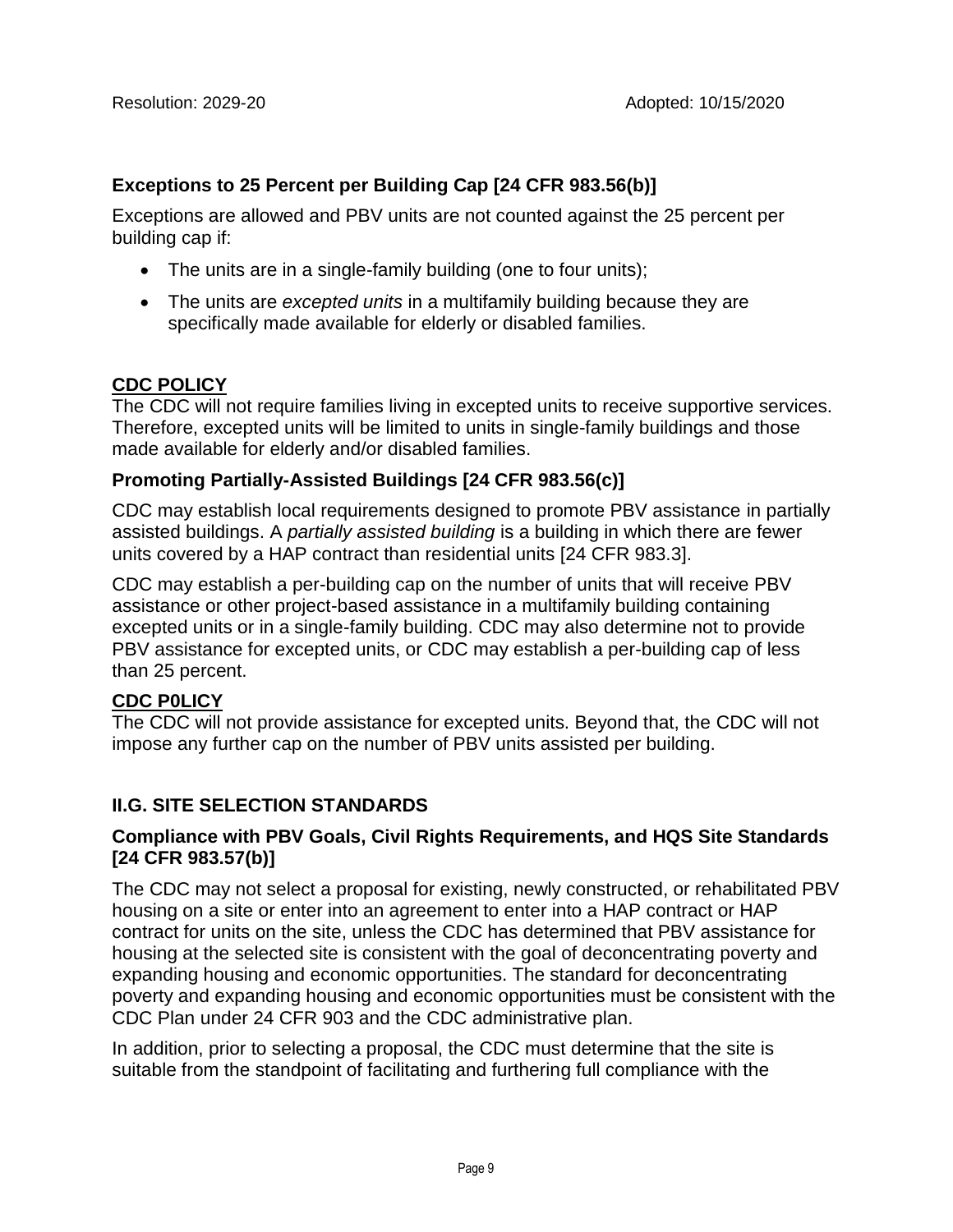Resolution: 2029-20 **Adopted: 10/15/2020** applicable Civil Rights Laws, regulations, and Executive Orders, and that the site meets the HQS site and neighborhood standards at 24 CFR 982.401(l).

# **CDC POLICY**

It is the CDC goal to select sites for PBV housing that provide for deconcentrating poverty and expanding housing and economic opportunities. In complying with this goal the CDC will limit approval of sites for PBV housing in census tracts that have poverty concentrations of 20 percent or less.

However, the CDC will grant exceptions to the 20 percent standard where the CDC determines that the PBV assistance will complement other local redevelopment activities designed to deconcentrate poverty and expand housing and economic opportunities in census tracts with poverty concentrations greater than 20 percent, such as sites in:

- A census tract in which the proposed PBV development will be located in a HUDdesignated Enterprise Zone, Economic Community, or Renewal Community;
- A census tract where the concentration of assisted units will be or has decreased as a result of public housing demolition and HOPE VI redevelopment;
- A census tract in which the proposed PBV development will be located is undergoing significant revitalization as a result of state, local, or federal dollars invested in the area;
- A census tract where new market rate units are being developed where such market rate units will positively impact the poverty rate in the area;
- A census tract where there has been an overall decline in the poverty rate within the past five years; or
- A census tract where there are meaningful opportunities for educational and economic advancement.

#### **Existing and Rehabilitated Housing Site and Neighborhood Standards [24 CFR 983.57(d)]**

The CDC may not enter into an Agreement to enter into a HAP contract nor enter into a HAP contract for existing or rehabilitated housing until it has determined that the site complies with the HUD required site and neighborhood standards. The site must:

- Be adequate in size, exposure, and contour to accommodate the number and type of units proposed;
- Have adequate utilities and streets available to service the site;
- Promote a greater choice of housing opportunities and avoid undue concentration of assisted persons in areas containing a high proportion of lowincome persons;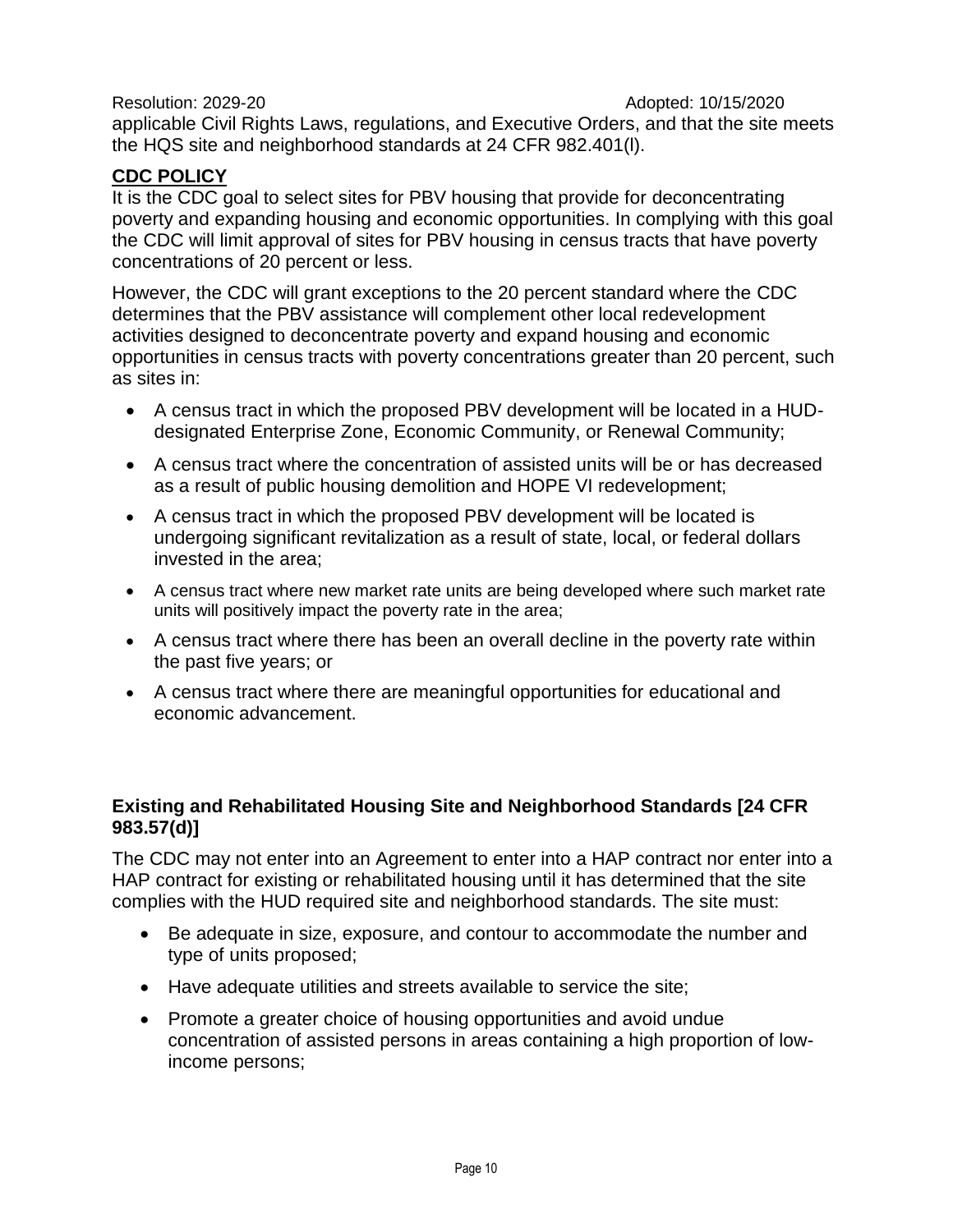- Be accessible to social, recreational, educational, commercial, and health facilities and services and other municipal facilities and services equivalent to those found in neighborhoods consisting largely of unassisted similar units; and
- Be located so that travel time and cost via public transportation or private automobile from the neighborhood to places of employment is not excessive.

#### **New Construction Site and Neighborhood Standards [24 CFR 983.57(e)]**

In order to be selected for PBV assistance, a site for newly constructed housing must meet the following HUD required site and neighborhood standards:

- The site must be adequate in size, exposure, and contour to accommodate the number and type of units proposed;
- The site must have adequate utilities and streets available to service the site;
- The site must not be located in an area of minority concentration unless the CDC determines that sufficient, comparable opportunities exist for housing for minority families in the income range to be served by the proposed project outside areas of minority concentration or that the project is necessary to meet overriding housing needs that cannot be met in that housing market area;
- The site must not be located in a racially mixed area if the project will cause a significant increase in the proportion of minority to non-minority residents in the area.
- The site must promote a greater choice of housing opportunities and avoid undue concentration of assisted persons in areas containing a high proportion of lowincome persons;
- The neighborhood must not be one that is seriously detrimental to family life or in which substandard dwellings or other undesirable conditions predominate;
- The housing must be accessible to social, recreational, educational, commercial, and health facilities and services and other municipal facilities and services equivalent to those found in neighborhoods consisting largely of unassisted similar units; and
- Except for housing designed for elderly persons, the housing must be located so that travel time and cost via public transportation or private automobile from the neighborhood to places of employment is not excessive.

# **II.H. ENVIRONMENTAL REVIEW [24 CFR 983.58]**

The CDC activities under the PBV program are subject to HUD environmental regulations in 24 CFR parts 50 and 58. The *responsible entity* is responsible for performing the federal environmental review under the National Environmental Policy Act of 1969 (42 U.S.C. 4321 et seq.). The CDC may not enter into an agreement to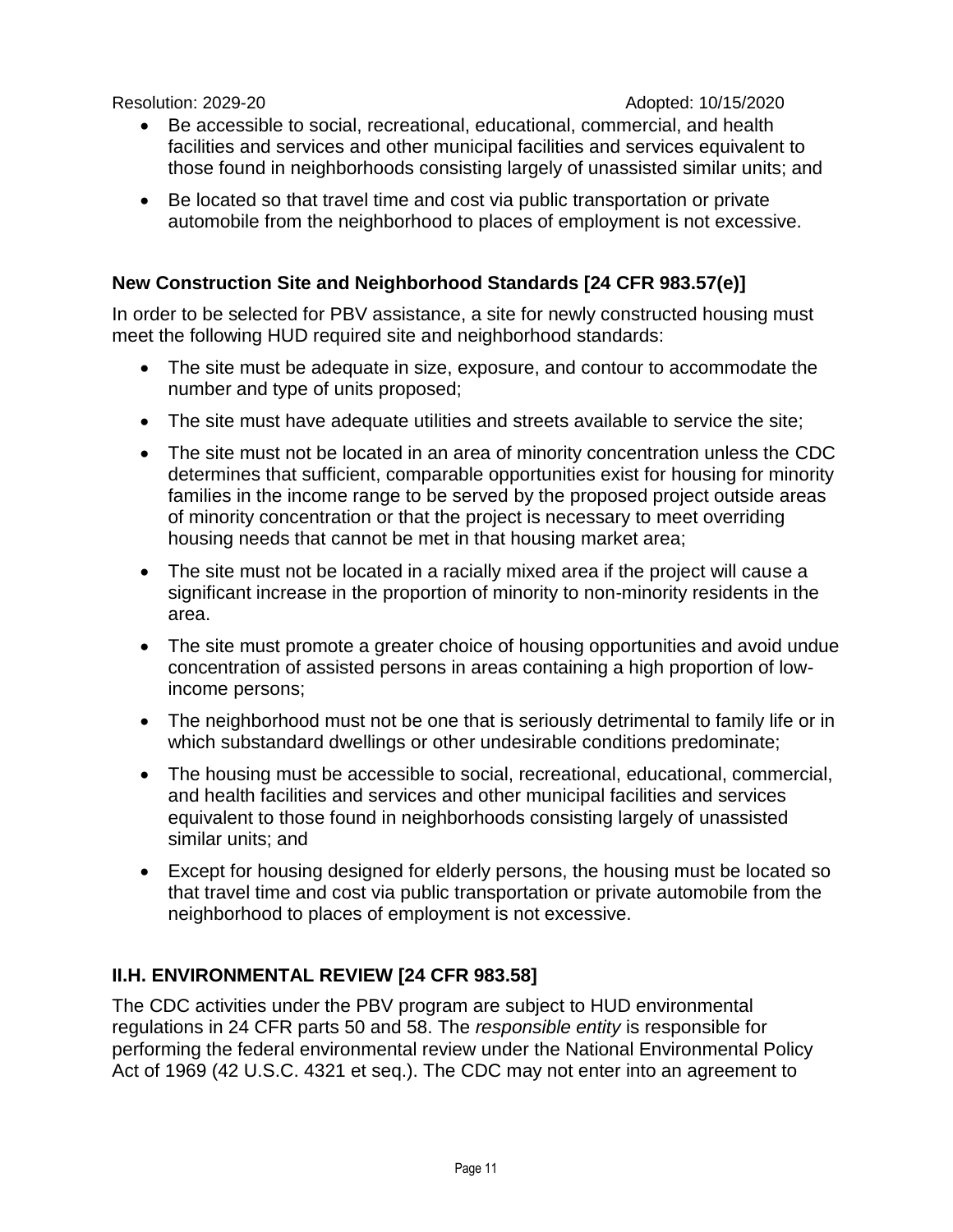Resolution: 2029-20 **Adopted: 10/15/2020** enter into a HAP contract nor enter into a HAP contract until it has complied with the environmental review requirements.

In the case of existing housing, the responsible entity that is responsible for the environmental review under 24 CFR part 58 must determine whether or not PBV assistance is categorically excluded from review under the National Environmental Policy Act and whether or not the assistance is subject to review under the laws and authorities listed in 24 CFR 58.5.

The CDC may not enter into an agreement to enter into a HAP contract or a HAP contract with an owner, and the CDC, the owner, and its contractors may not acquire, rehabilitate, convert, lease, repair, dispose of, demolish, or construct real property or commit or expend program or local funds for PBV activities under this part, until the environmental review is completed.

The CDC must supply all available, relevant information necessary for the responsible entity to perform any required environmental review for any site. The CDC must require the owner to carry out mitigating measures required by the responsible entity (or HUD, if applicable) as a result of the environmental review.

# **PART III: DWELLING UNITS**

# **III.A. OVERVIEW**

This part identifies the special housing quality standards that apply to the PBV program, housing accessibility for persons with disabilities, and special procedures for conducting housing quality standards inspections.

# **III.B. HOUSING QUALITY STANDARDS [24 CFR 983.101]**

The housing quality standards (HQS) for the tenant-based program, including those for special housing types, generally apply to the PBV program. CDC has adopted additional requirements to the Federal HQS, as stated in Chapter VII-Housing Quality Standards. HQS requirements for shared housing, cooperative housing, manufactured home space rental, and the homeownership option do not apply because these housing types are not assisted under the PBV program.

The physical condition standards at 24 CFR 5.703 does not apply to the PBV program.

# **Lead-based Paint [24 CFR 983.101(c)]**

The lead-based paint requirements for the tenant-based voucher program do not apply to the PBV program. Instead, The Lead-based Paint Poisoning Prevention Act (42 U.S.C. 4821-4846), the Residential Lead-based Paint Hazard Reduction Act of 1992 (42 U.S.C. 4851-4856), and implementing regulations at 24 CFR part 35, subparts A, B, H, and R, apply to the PBV program.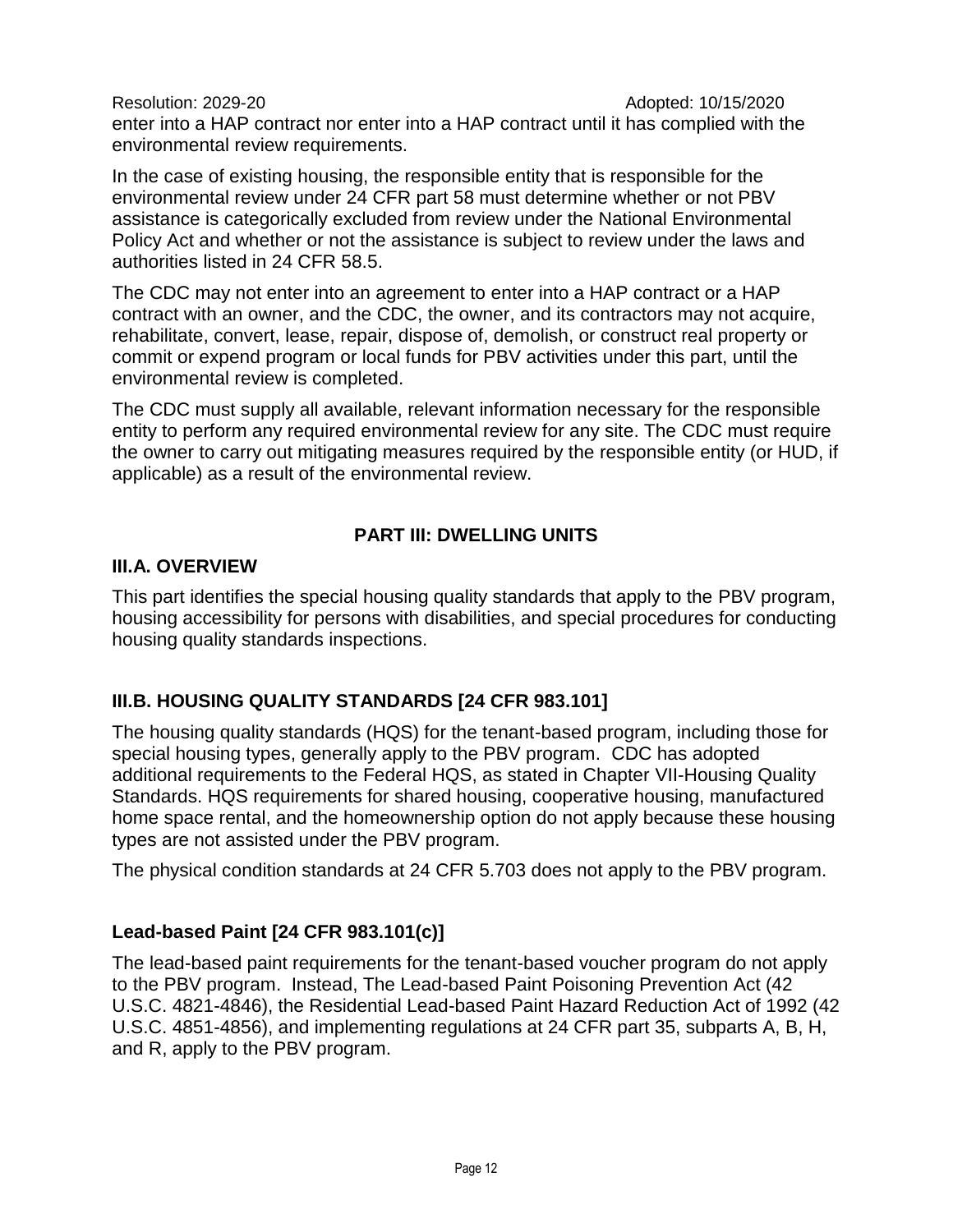#### Resolution: 2029-20 **Adopted: 10/15/2020 III.C. HOUSING ACCESSIBILITY FOR PERSONS WITH DISABILITIES**

The housing must comply with program accessibility requirements of section 504 of the Rehabilitation Act of 1973 (29 U.S.C. 794) and implementing regulations at 24 CFR part 8. The PHA must ensure that the percentage of accessible dwelling units complies with the requirements of section 504 of the Rehabilitation Act of 1973 (29 U.S.C. 794), as implemented by HUD's regulations at 24 CFR 8, subpart C.

Housing first occupied after March 13, 1991, must comply with design and construction requirements of the Fair Housing Amendments Act of 1988 and implementing regulations at 24 CFR 100.205, as applicable. (24 CFR 983.102)

#### **III.D. INSPECTING UNITS**

#### **Pre-selection Inspection [24 CFR 983.103(a)]**

The CDC must examine the proposed site before the proposal selection date. If the units to be assisted already exist, the CDC must inspect all the units before the proposal selection date, and must determine whether the units substantially comply with HQS. To qualify as existing housing, units must substantially comply with HQS on the proposal selection date. However, the CDC may not execute the HAP contract until the units fully comply with HQS.

#### **Pre-HAP Contract Inspections [24 CFR 983.103(b)]**

The CDC must inspect each contract unit before execution of the HAP contract. The CDC may not enter into a HAP contract covering a unit until the unit fully complies with HQS.

#### **Turnover Inspections [24 CFR 983.103(c)]**

Before providing assistance to a new family in a contract unit, the CDC must inspect the unit. The CDC may not provide assistance on behalf of the family until the unit fully complies with HQS.

# **Annual Inspections [24 CFR 983.103(d)]**

At least annually during the term of the HAP contract, the CDC must inspect a random sample, consisting of at least 20 percent of the contract units in each building to determine if the contract units and the premises are maintained in accordance with HQS. Turnover inspections are not counted toward meeting this annual inspection requirement.

If more than 20 percent of the annual sample of inspected contract units in a building fails the initial inspection, the CDC must reinspect 100 percent of the contract units in the building.

# **Other Inspections [24 CFR 983.103(e)]**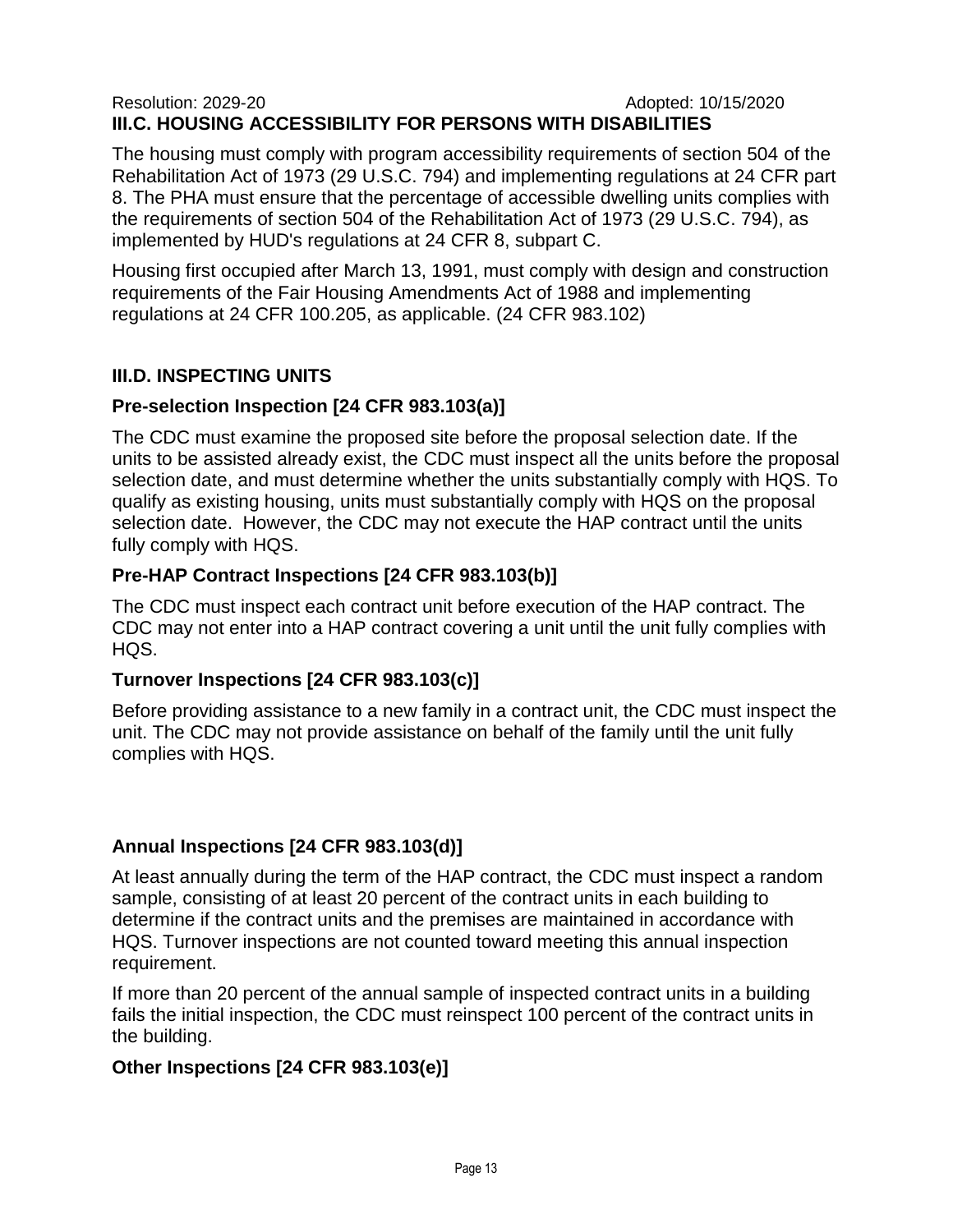The CDC must inspect contract units whenever needed to determine that the contract units comply with HQS and that the owner is providing maintenance, utilities, and other services in accordance with the HAP contract. The CDC must take into account complaints and any other information coming to its attention in scheduling inspections.

The CDC must conduct follow-up inspections needed to determine if the owner (or, if applicable, the family) has corrected an HQS violation, and must conduct inspections to determine the basis for exercise of contractual and other remedies for owner or family violation of HQS.

In conducting CDC supervisory quality control HQS inspections, the CDC should include a representative sample of both tenant-based and project-based units.

#### **Inspecting CDC-Owned Units [24 CFR 983.103(f)]**

In the case of CDC-owned units, the inspections must be performed by an independent agency designated by the CDC and approved by HUD. The independent entity must furnish a copy of each inspection report to the CDC and to the HUD field office where the project is located. The CDC must take all necessary actions in response to inspection reports from the independent agency, including exercise of contractual remedies for violation of the HAP contract by the CDC-owner. HUD must approve entities to conduct inspections and approve rents set by the entity.

# **PART IV: REHABILITATED AND NEWLY CONSTRUCTED UNITS**

## **IV.A. OVERVIEW [24 CFR 983.151]**

There are specific requirements that apply to PBV assistance for newly constructed or rehabilitated housing that do not apply to PBV assistance in existing housing. This part describes the requirements unique to this type of assistance.

Housing selected for this type of assistance may not at a later date be selected for PBV assistance as existing housing.

#### **IV.B. AGREEMENT TO ENTER INTO HAP CONTRACT**

In order to offer PBV assistance in rehabilitated or newly constructed units, the CDC must enter into an agreement to enter into HAP contract (Agreement) with the owner of the property. The Agreement must be in the form required by HUD [24 CFR 983.152(a)].

In the Agreement the owner agrees to develop the PBV contract units to comply with HQS, and the CDC agrees that upon timely completion of such development in accordance with the terms of the Agreement, the CDC will enter into a HAP contract with the owner for the contract units [24 CFR 983.152(b)].

#### **Content of the Agreement [24 CFR 983.152(c)]**

At a minimum, the Agreement must describe the following features of the housing to be developed and assisted under the PBV program:

• Site and the location of the contract units: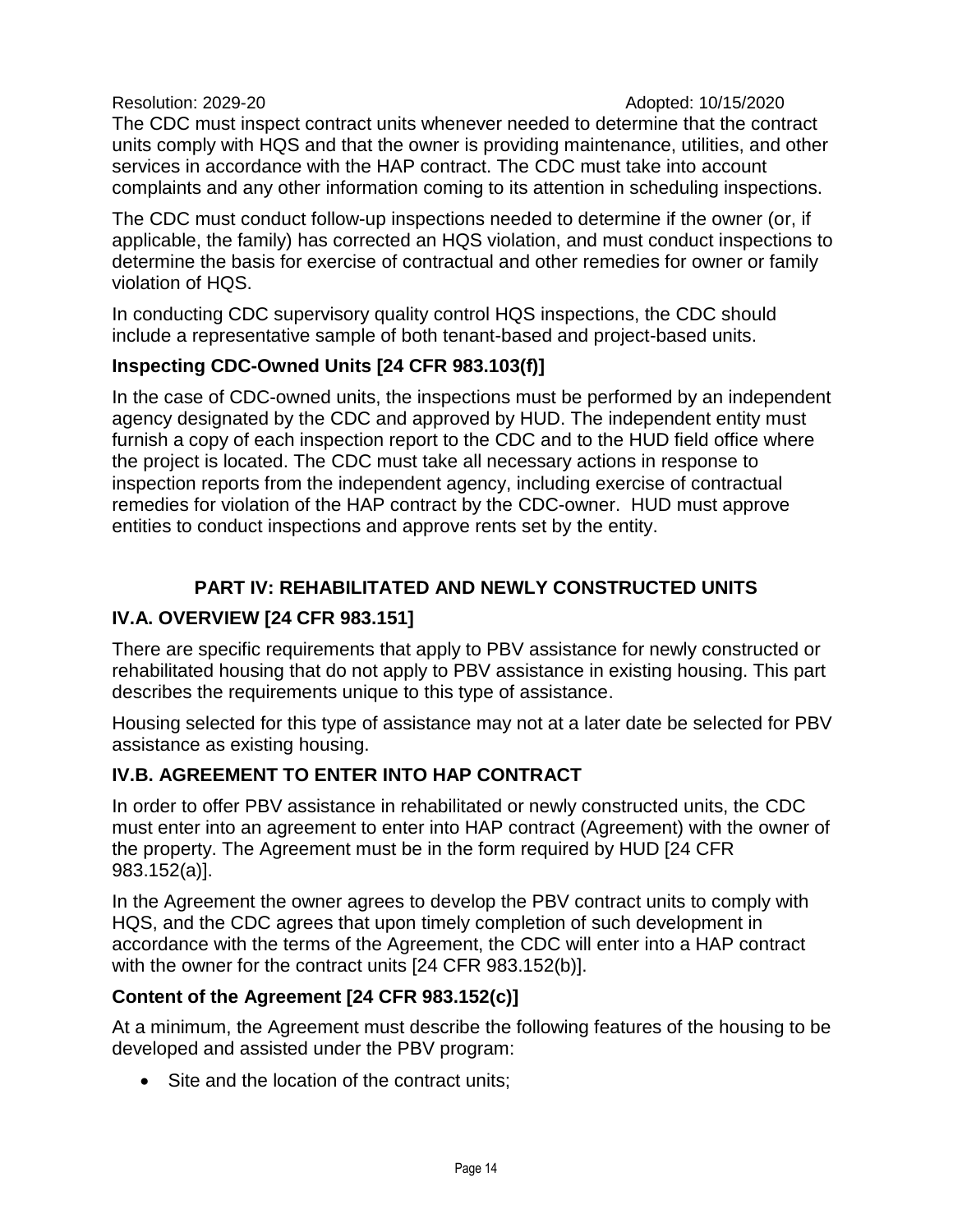- Number of contract units by area (size) and number of bedrooms and bathrooms;
- Services, maintenance, or equipment to be supplied by the owner without charges in addition to the rent;
- Utilities available to the contract units, including a specification of utility services to be paid by the owner and utility services to be paid by the tenant;
- An indication of whether or not the design and construction requirements of the Fair Housing Act and section 504 of the Rehabilitation Act of 1973 apply to units under the Agreement. If applicable, any required work item resulting from these requirements must be included in the description of work to be performed under the Agreement;
- Estimated initial rents to owner for the contract units;
- Description of the work to be performed under the Agreement. For rehabilitated units, the description must include the rehabilitation work write up and, where determined necessary by the PHA, specifications and plans. For new construction units, the description must include the working drawings and specifications.
- Any additional requirements for quality, architecture, or design over and above HQS.

# **Execution of the Agreement [24 CFR 983.153]**

The Agreement must be executed promptly after CDC notice of proposal selection to the selected owner. However, the CDC may not enter into the Agreement with the owner until the subsidy layering review is completed. Likewise, the CDC may not enter into the Agreement until the environmental review is completed and the CDC has received environmental approval.

#### **CDC POLICY**

The CDC will enter into the Agreement with the owner within 10 calendar days of receiving both environmental approval and notice that subsidy-layering requirements have been met, and before construction or rehabilitation work is started.

# **IV.C. CONDUCT OF DEVELOPMENT WORK**

# **Labor Standards [24 CFR 983.154(b)]**

If an Agreement covers the development of nine or more contract units (whether or not completed in stages), the owner and the owner's contractors and subcontractors must pay Davis-Bacon wages to laborers and mechanics employed in the development of housing. The HUD-prescribed form of the Agreement will include the labor standards clauses required by HUD, such as those involving Davis-Bacon wage rates.

The owner, contractors, and subcontractors must also comply with the Contract Work Hours and Safety Standards Act, Department of Labor regulations in 29 CFR part 5, and other applicable federal labor relation's laws and regulations. The CDC must monitor compliance with labor standards.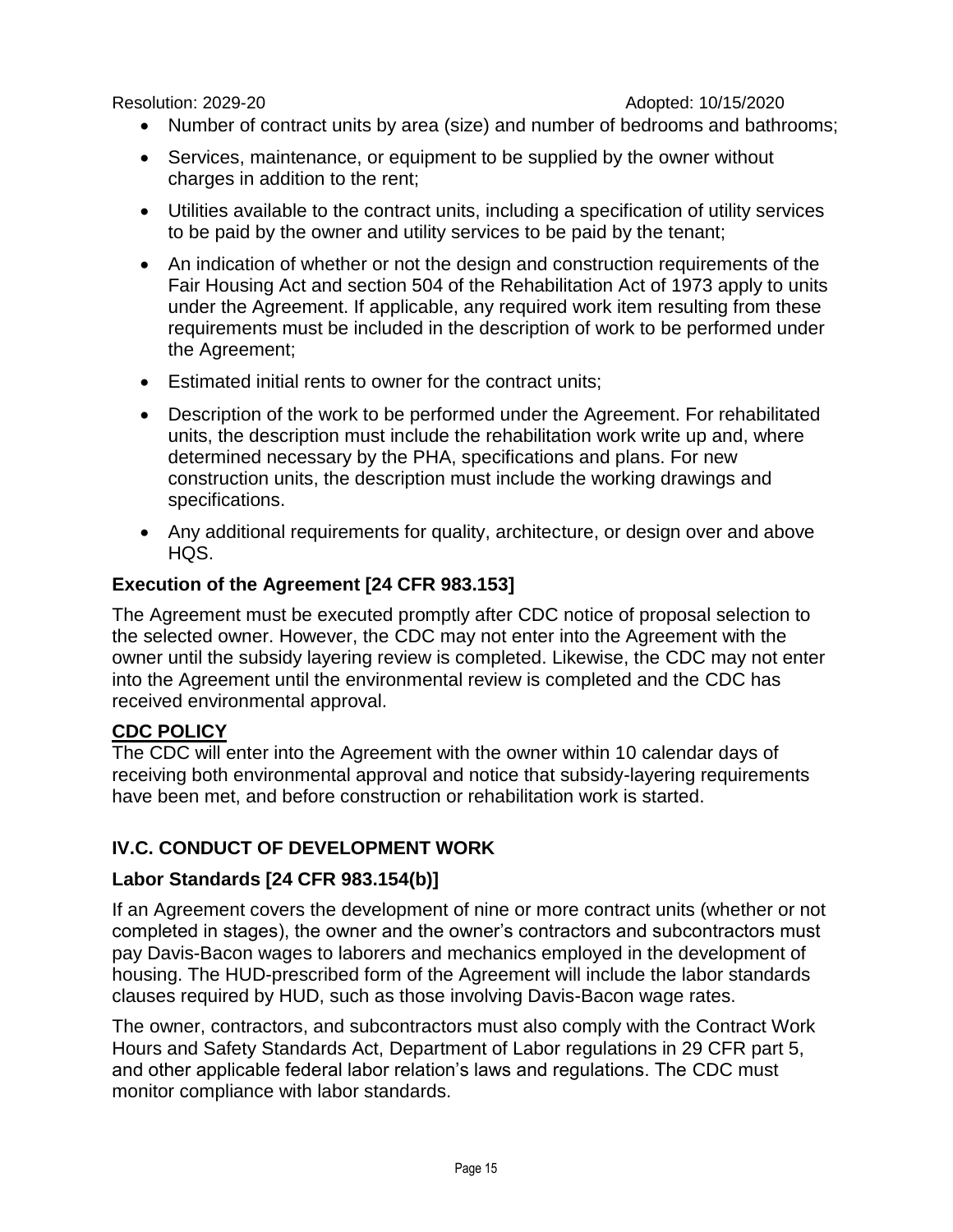#### Resolution: 2029-20 **Adopted: 10/15/2020 Equal Opportunity [24 CFR 983.154(c)]**

The owner must comply with Section 3 of the Housing and Urban Development Act of 1968 and the implementing regulations at 24 CFR Part 135. The owner must also comply with federal equal employment opportunity requirements.

# **Owner Disclosure [24 CFR 983.154(d) and (e)]**

The Agreement and HAP contract must include a certification by the owner that the owner and other project principals are not on the U.S. General Services Administration list of parties excluded from federal procurement and non-procurement programs.

The owner must also disclose any possible conflict of interest that would be a violation of the Agreement, the HAP contract, or HUD regulations.

# **IV.D. COMPLETION OF HOUSING**

The Agreement must specify the deadlines for completion of the housing, and the owner must develop and complete the housing in accordance with these deadlines. The Agreement must also specify the deadline for submission by the owner of the required evidence of completion.

# **Evidence of Completion [24 CFR 983.155(b)]**

At a minimum, the owner must submit the following evidence of completion to the CDC in the form and manner required by the CDC:

- Owner certification that the work has been completed in accordance with HQS and all requirements of the Agreement; and
- Owner certification that the owner has complied with labor standards and equal opportunity requirements in development of the housing.

*At the CDC's discretion, the Agreement may specify additional documentation that must be submitted by the owner as evidence of housing completion.* 

#### **CDC POLICY**

The CDC will determine the need for the owner to submit additional documentation as evidence of housing completion on a case-by-case basis depending on the nature of the PBV project. The CDC will specify any additional documentation requirements in the Agreement to enter into HAP contract.

# **CDC Acceptance of Completed Units [24 CFR 983.156]**

Upon notice from the owner that the housing is completed, the CDC must inspect to determine if the housing has been completed in accordance with the Agreement, including compliance with HQS and any additional requirements imposed under the Agreement. The CDC must also determine if the owner has submitted all required evidence of completion.

If the work has not been completed in accordance with the Agreement, the CDC must not enter into the HAP contract.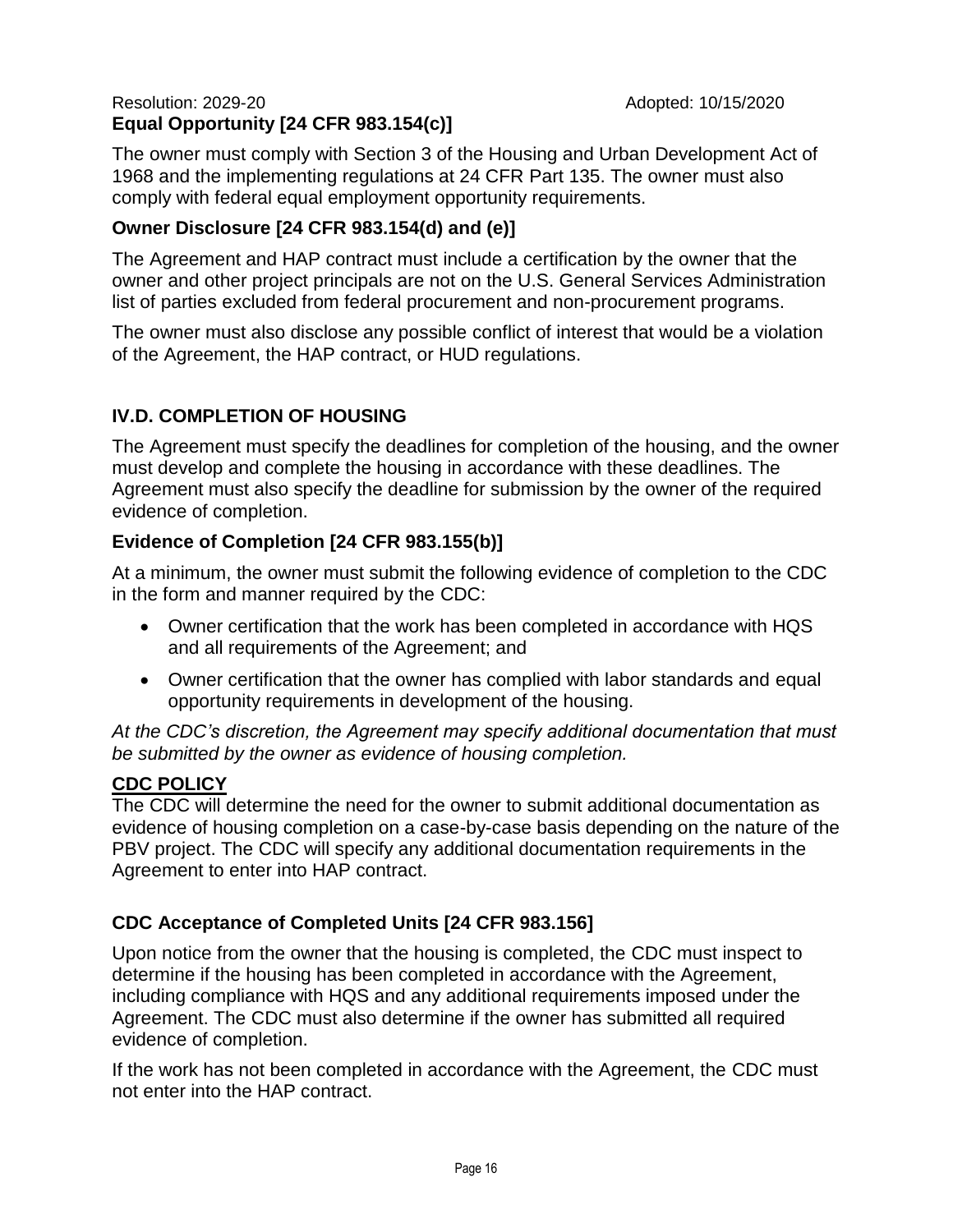Resolution: 2029-20 **Adopted: 10/15/2020** If the CDC determines the work has been completed in accordance with the Agreement and that the owner has submitted all required evidence of completion, the CDC must submit the HAP contract for execution by the owner and must then execute the HAP contract.

# **PART V: HOUSING ASSISTANCE PAYMENTS CONTRACT (HAP)**

# **V.A. OVERVIEW**

The CDC must enter into a HAP contract with an owner for units that are receiving PBV assistance. The purpose of the HAP contract is to provide housing assistance payments for eligible families. Housing assistance is paid for contract units leased and occupied by eligible families during the HAP contract term. The HAP contract must be in the form required by HUD [24 CFR 983.202].

# **V.B. HAP CONTRACT REQUIREMENTS**

# **Contract Information [24 CFR 983.203]**

The HAP contract must specify the following information:

- The total number of contract units by number of bedrooms;
- The project's name, street address, city or county, state and zip code, block and lot number (if known), and any other information necessary to clearly identify the site and the building;
- The number of contract units in each building, the location of each contract unit, the area of each contract unit, and the number of bedrooms and bathrooms in each contract unit;
- Services, maintenance, and equipment to be supplied by the owner and included in the rent to owner;
- Utilities available to the contract units, including a specification of utility services to be paid by the owner (included in rent) and utility services to be paid by the tenant;
- Features provided to comply with program accessibility requirements of Section 504 of the Rehabilitation Act of 1973 and implementing regulations at 24 CFR part 8;
- The HAP contract term;
- The number of units in any building that will exceed the 25 percent per building cap, which will be set-aside for occupancy by qualifying families; and
- The initial rent to owner for the first 12 months of the HAP contract term.

# **Execution of the HAP Contract [24 CFR 983.204]**

The CDC may not enter into a HAP contract until each contract unit has been inspected and the CDC has determined that the unit complies with the Housing Quality Standards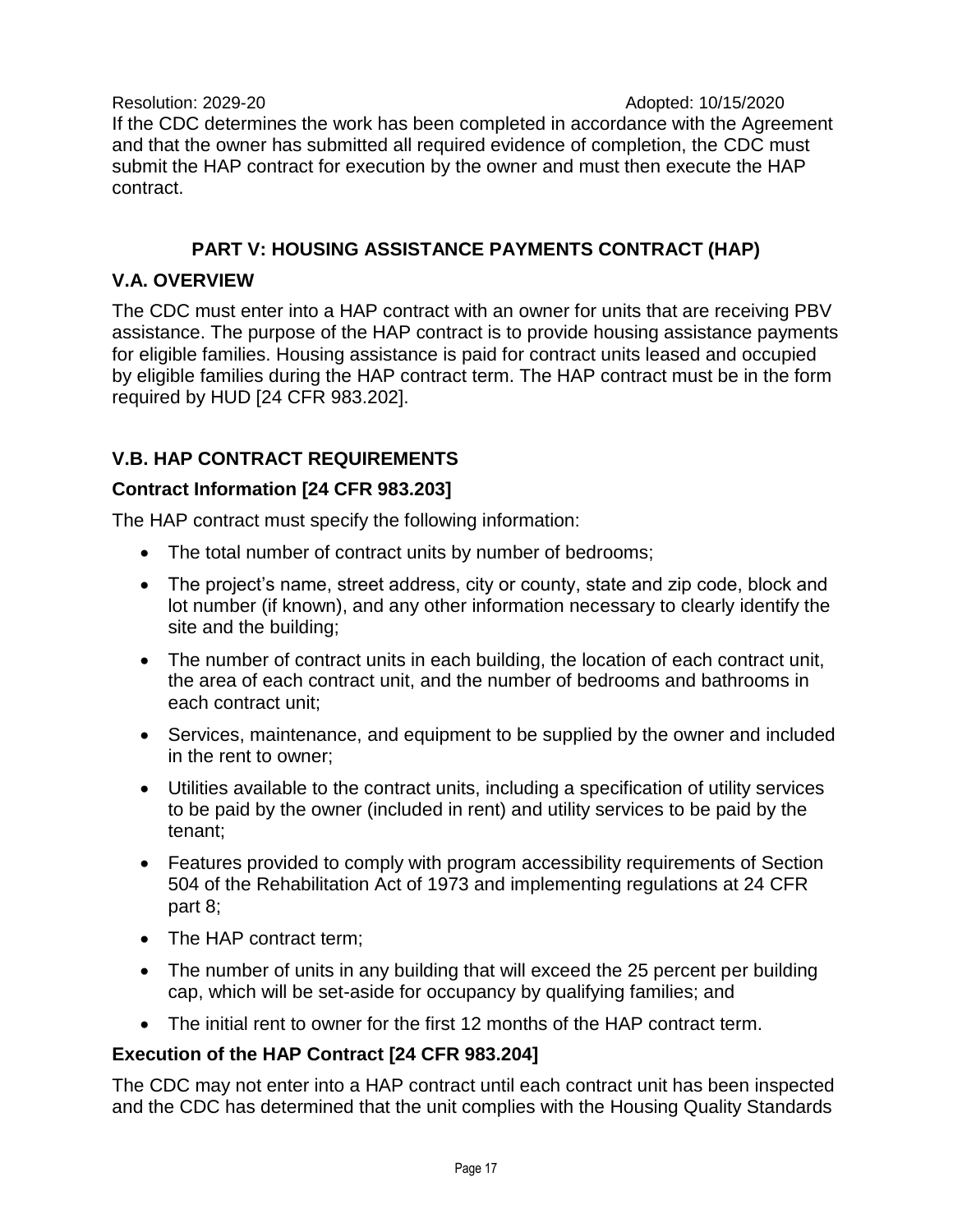(HQS). For existing housing, the HAP contract must be executed promptly after the CDC selects the owner proposal and inspects the housing units. For newly constructed or rehabilitated housing the HAP contract must be executed after the CDC has inspected the completed units and has determined that the units have been completed in accordance with the agreement to enter into HAP, and the owner furnishes all required evidence of completion.

# **CDC POLICY**

For existing housing, the HAP contract will be executed within 10 calendar days of the CDC determining that all units pass HQS.

For rehabilitated or newly constructed housing, the HAP contract will be executed within 10 calendar days of the CDC determining that the units have been completed in accordance with the agreement to enter into HAP, all units meet HQS, and the owner has submitted all required evidence of completion.

# **Term of HAP Contract [24 CFR 983.205]**

The PHA enters into a HAP contract with an owner for an initial term of no less than one year and no more than ten years.

# **CDC POLICY**

The term of all CDC PBV HAP contracts will be negotiated with the owner on a case-bycase basis for terms of 5 (minimum) to 15years (maximum).

Within one year before expiration of the HAP contract, the CDC may extend the term of the contract for an additional term of up to five years if the CDC determines an extension is appropriate to continue providing affordable housing for low-income families. Subsequent extensions are subject to the same limitations. All extensions must be on the form and subject to the conditions prescribed by HUD at the time of the extension.

# **CDC POLICY**

When determining whether or not to extend an expiring PBV contract, the CDC will consider several factors including, but not limited to:

- The cost of extending the contract and the amount of available budget authority;
- The condition of the contract units:
- The owner's record of compliance with obligations under the HAP contract and lease(s);
- Whether the location of the units continues to support the goals of deconcentrating poverty and expanding housing opportunities; and
- Whether the funding could be used more appropriately for tenant-based assistance.

# **Termination by CDC [24 CFR 983.205(c)]**

The HAP contract must provide that the term of the CDC's contractual commitment is subject to the availability of sufficient appropriated funding as determined by HUD or by the CDC in accordance with HUD instructions. For these purposes, sufficient funding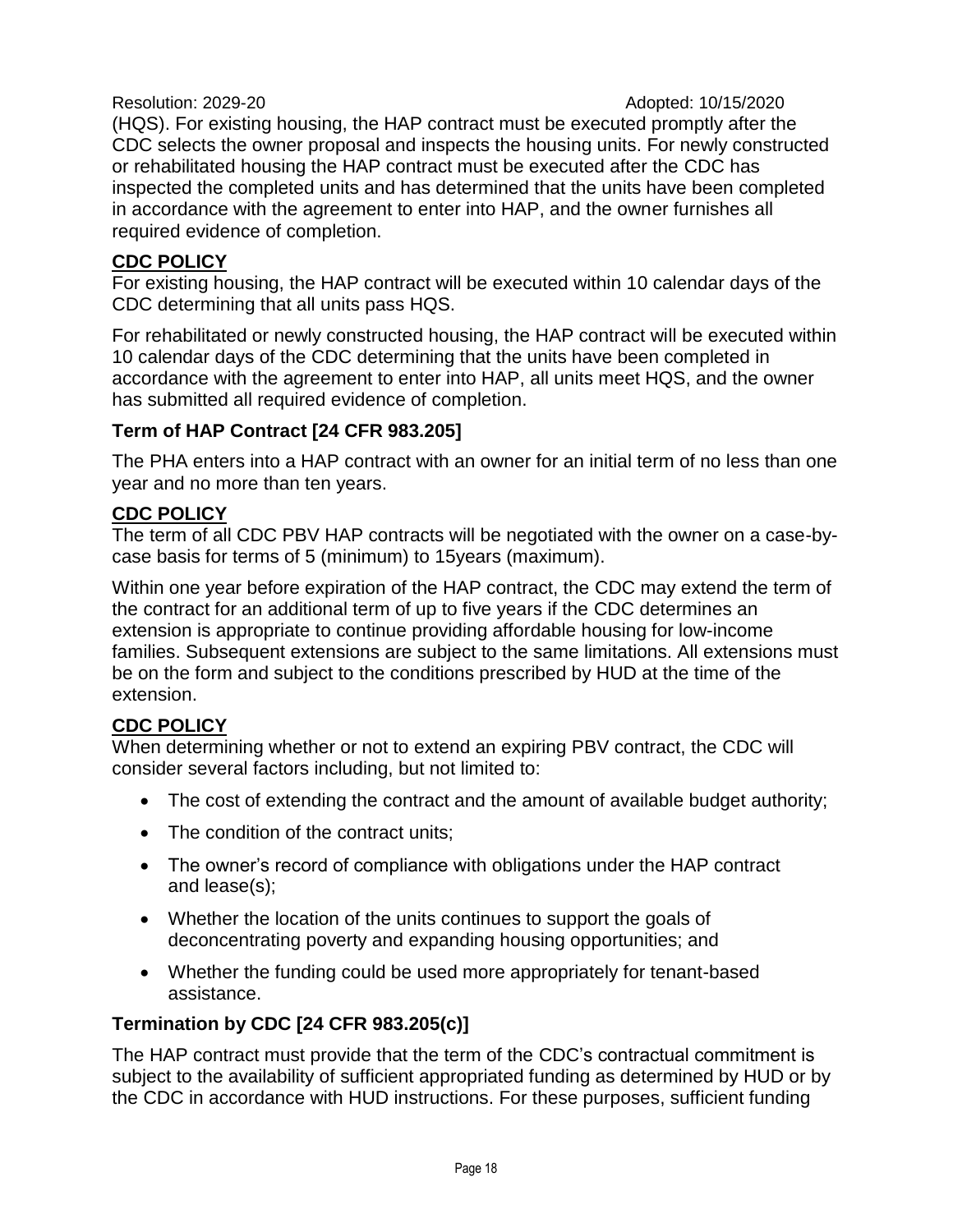means the availability of appropriations, and of funding under the ACC from such appropriations, to make full payment of housing assistance payments payable to the owner for any contract year in accordance with the terms of the HAP contract.

If it is determined that there may not be sufficient funding to continue housing assistance payments for all contract units and for the full term of the HAP contract, the CDC may terminate the HAP contract by notice to the owner. The termination must be implemented in accordance with HUD instructions.

## **Termination by Owner [24 CFR 983.205(d)]**

If in accordance with program requirements the amount of rent to an owner for any contract unit is reduced below the amount of the rent to owner at the beginning of the HAP contract term, the owner may terminate the HAP contract by giving notice to the CDC. In this case, families living in the contract units must be offered tenant-based assistance.

#### **Remedies for HQS Violations [24 CFR 983.207(b)]**

The CDC may not make any HAP payment to the owner for a contract unit during any period in which the unit does not comply with HQS. If the CDC determines that a contract does not comply with HQS, the CDC may exercise any of its remedies under the HAP contract, for any or all of the contract units. Available remedies include termination of housing assistance payments, abatement or reduction of housing assistance payments, reduction of contract units, and termination of the HAP contract.

# **CDC POLICY**

The CDC will abate and terminate PBV HAP contracts for non-compliance with HQS in accordance with the policies used in the tenant-based voucher program. These policies are contained in Chapter VII of the HCV Administrative Plan, Housing Quality Standards.

# **V.C. AMENDMENTS TO THE HAP CONTRACT**

# **Substitution of Contract Units [24 CFR 983.206(a)]**

At the CDC's discretion and subject to all PBV requirements, the HAP contract may be amended to substitute a different unit with the same number of bedrooms in the same building for a previously covered contract unit. Before any such substitution can take place, the CDC must inspect the proposed unit and determine the reasonable rent for the unit.

# **Addition of Contract Units [24 CFR 983.206(b)]**

At the CDC's discretion and subject to the restrictions on the number of dwelling units that can receive PBV assistance per building and on the overall size of the CDC's PBV program, a HAP contract may be amended during the three-year period following the execution date of the HAP contract to add additional PBV units in the same building. This type of amendment is subject to all PBV program requirements except that a new PBV proposal is not required.

#### **CDC POLICY**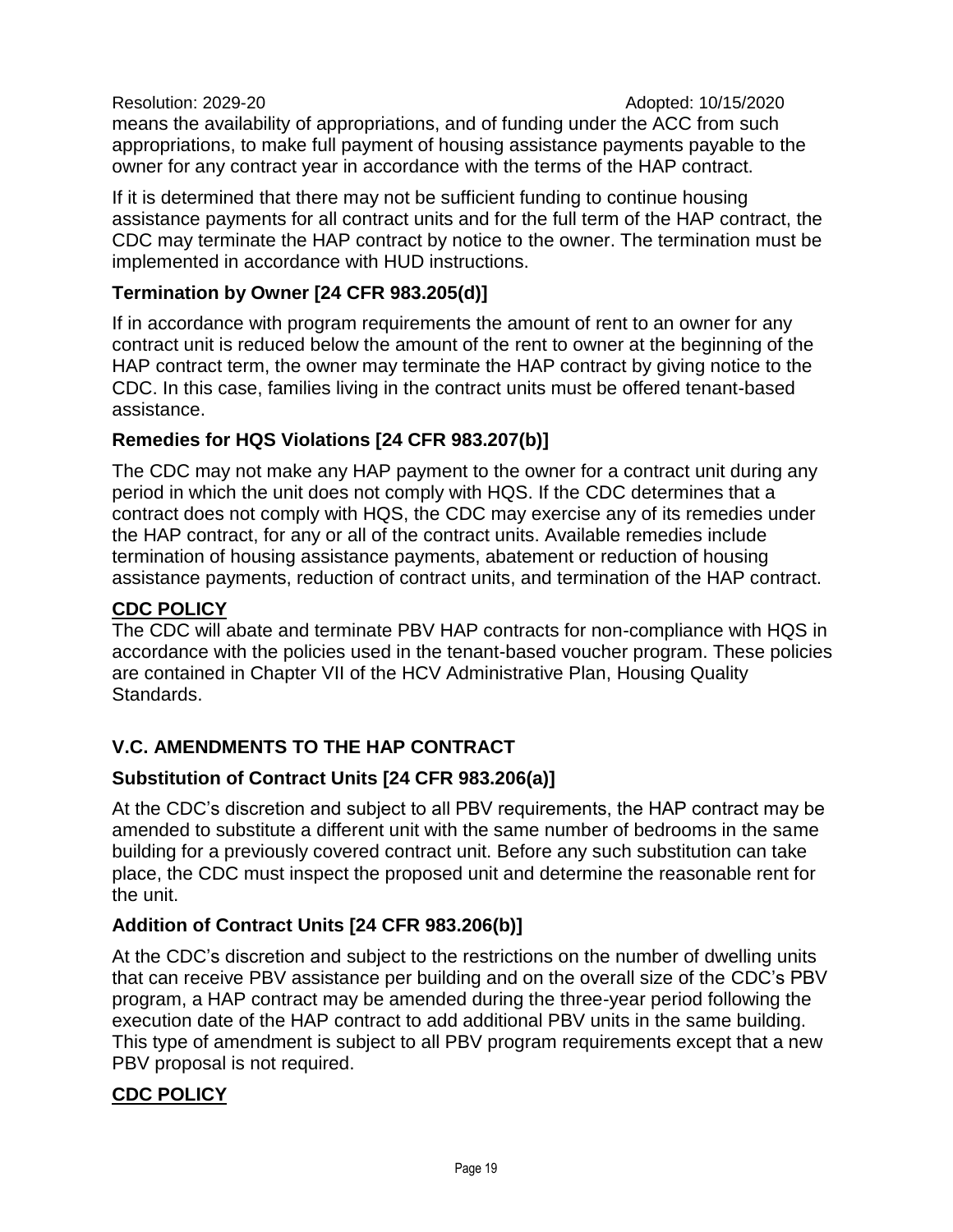The CDC will consider adding contract units to the HAP contract at the written request of the owner when the CDC determines that additional housing is needed to serve eligible low-income families. Circumstances may include, but are not limited to:

- The local housing inventory is reduced due to a disaster (either due to loss of housing units, or an influx of displaced families); and
- Voucher holders are having difficulty in finding units that meet program requirements.
- Availability of funds.

## **V.D. HAP CONTRACT YEAR, ANNIVERSARY AND EXPIRATION DATES [24 CFR 983.206(c) and 983.302(e)]**

The HAP contract year is the period of 12 calendar months preceding each annual anniversary of the HAP contract during the HAP contract term. The initial contract year is calculated from the first day of the first calendar month of the HAP contract term.

The annual anniversary of the HAP contract is the first day of the first calendar month after the end of the preceding contract year.

There is a single annual anniversary and expiration date for all units under a particular HAP contract, even in cases where contract units are placed under the HAP contract in stages (on different dates) or units are added by amendment. The anniversary and expiration dates for all units coincide with the dates for the contract units that were originally placed under contract.

# **V.E. OWNER RESPONSIBILITIES UNDER THE HAP [24 CFR 983.209]**

When the owner executes the HAP contract s/he certifies that at such execution and at all times during the term of the HAP contract:

- All contract units are in good condition and the owner is maintaining the premises and contract units in accordance with HQS;
- The owner is providing all services, maintenance, equipment and utilities as agreed to under the HAP contract and the leases;
- Each contract unit for which the owner is receiving HAP, is leased to an eligible family referred by the CDC, and the lease is in accordance with the HAP contract and HUD requirements;
- To the best of the owner's knowledge the family resides in the contract unit for which the owner is receiving HAP, and the unit is the family's only residence;
- The owner (including a principal or other interested party) is not the spouse, parent, child, grandparent, grandchild, sister, or brother of any member of a family residing in a contract unit;
- The amount of the HAP the owner is receiving is correct under the HAP contract;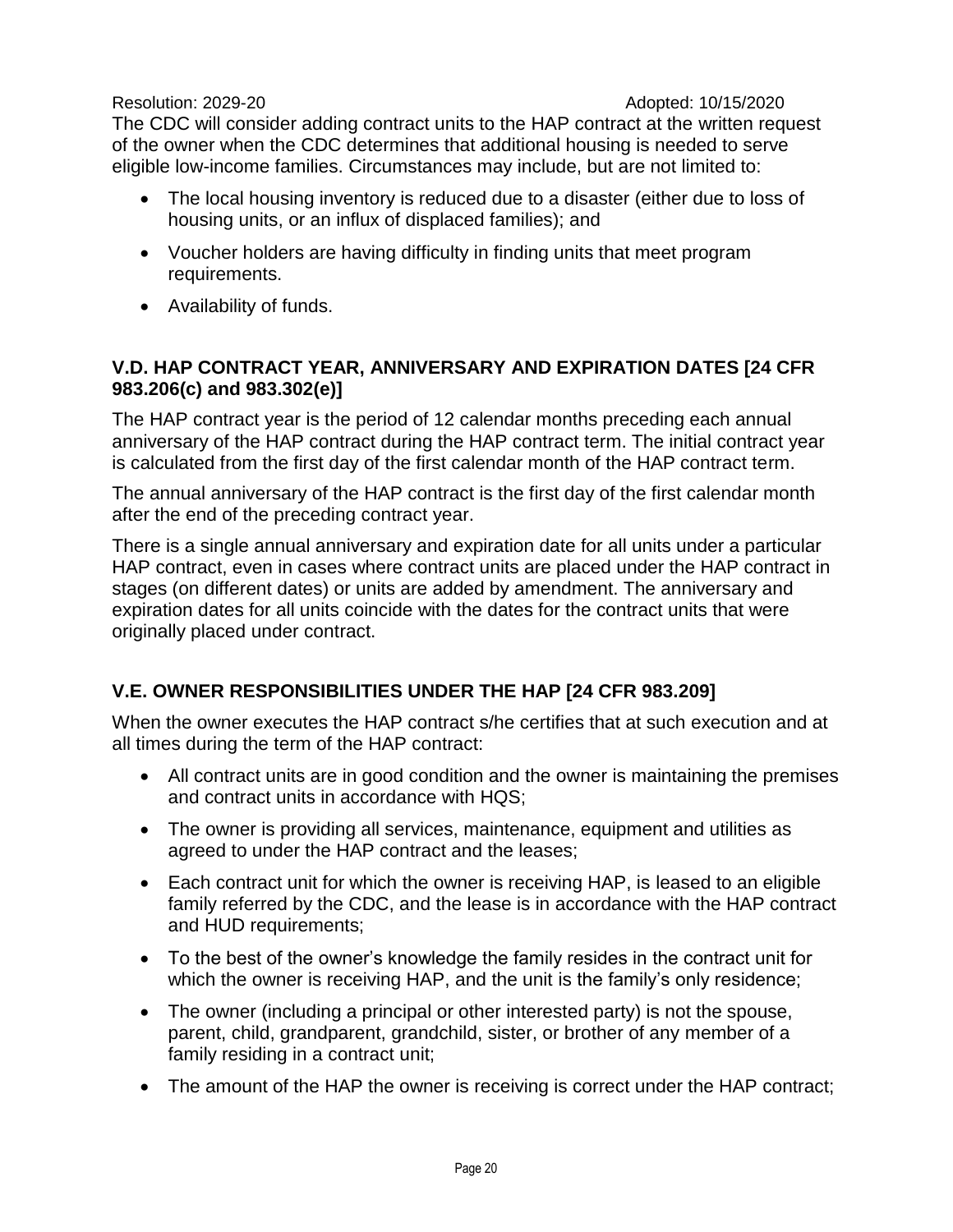- The rent for contract units does not exceed rents charged by the owner for comparable unassisted units;
- Except for HAP and tenant rent, the owner has not received and will not receive any other payment or consideration for rental of the contract unit; and
- The family does not own or have any interest in the contract unit.

# **V.F. ADDITIONAL HAP REQUIREMENTS**

# **Housing Quality and Design Requirements [24 CFR 983.101(e) and 983.207(a)]**

The owner is required to maintain and operate the contract units and premises in accordance with HQS, including performance of ordinary and extraordinary maintenance. The owner must provide all the services, maintenance, equipment, and utilities specified in the HAP contract with the CDC and in the lease with each assisted family. In addition, maintenance, replacement and redecoration must be in accordance with the standard practice for the building as established by the owner.

The PHA may elect to establish additional requirements for quality, architecture, or design of PBV housing. Any such additional requirements must be specified in the Agreement to enter into a HAP contract and the HAP contract. These requirements must be in addition to, not in place of, compliance with HQS.

#### **CDC POLICY**

The CDC will identify the need for any special features on a case-by-case basis depending on the intended occupancy of the PBV project. The CDC will specify any special design standards or additional requirements in the invitation for PBV proposals, the Agreement to enter into HAP contract, and the HAP contract.

# **Vacancy Payments [24 CFR 983.352(b)]**

At the discretion of the PHA, HAP contract may provide for vacancy payments to the owner for a PHA-determined period of vacancy extending from the beginning of the first calendar month after the move-out month for a period not exceeding two full months following the move-out month. The amount of the vacancy payment will be determined by the PHA and cannot exceed the monthly rent to owner under the assisted lease, minus any portion of the rental payment received by the owner (including amounts available from the tenant's security deposit).

#### **CDC POLICY**

The CDC will not provide any vacancy payments.

# **PART VI: SELECTION OF PBV PROGRAM PARTICIPANTS**

#### **VI.A. OVERVIEW**

Many of the provisions of the tenant-based voucher regulations [24 CFR 982] also apply to the PBV program. This includes requirements related to determining eligibility and selecting applicants from the waiting list. Even with these similarities, there are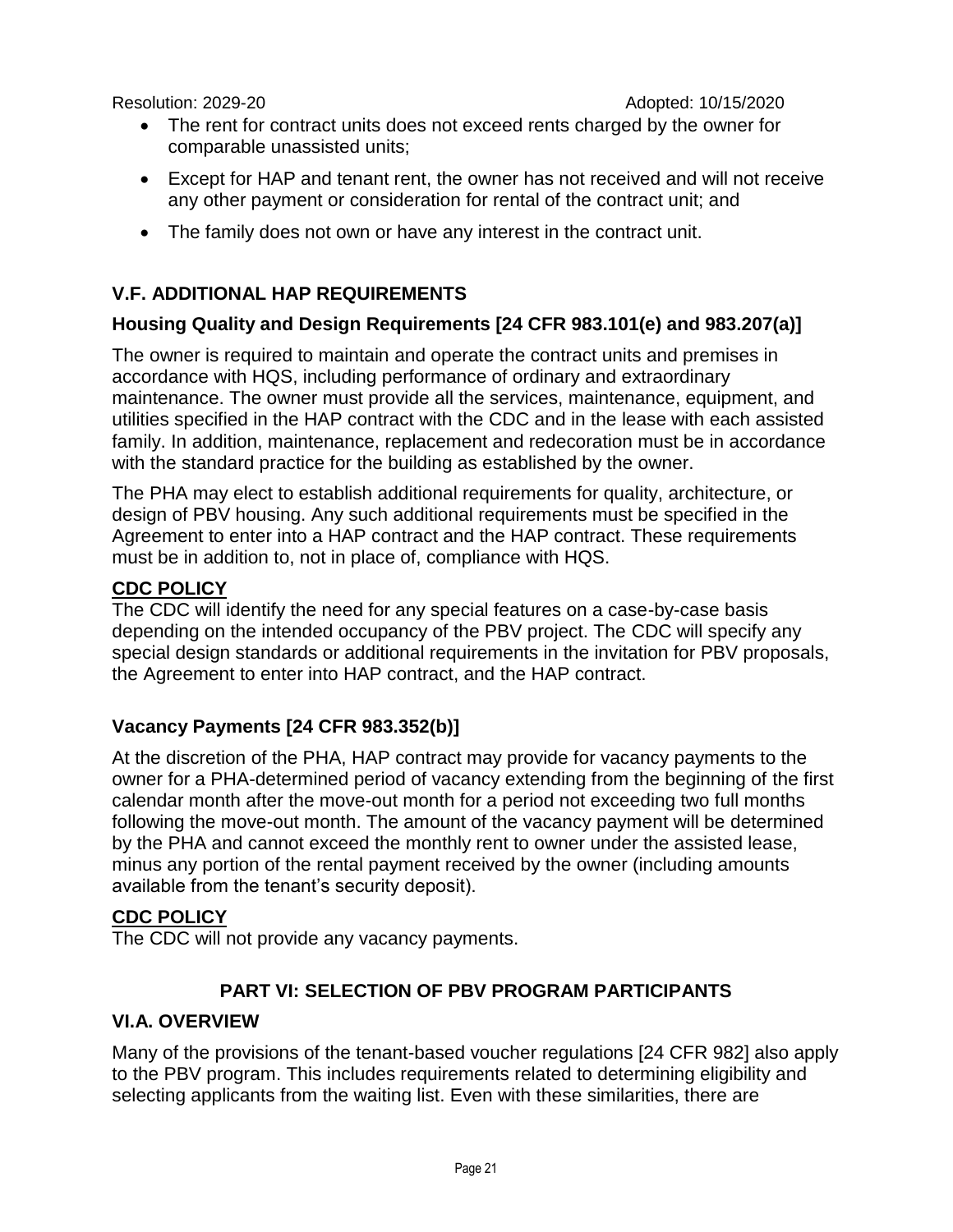Resolution: 2029-20 **Adopted: 10/15/2020** requirements that are unique to the PBV program. This part describes the requirements and policies related to eligibility and admission to the PBV program.

# **VI.B. ELIGIBILITY FOR PBV ASSISTANCE [24 CFR 983.251(a) and (b)]**

The PHA may select families for the PBV program from those who are participants in the PHA's tenant-based voucher program and from those who have applied for admission to the voucher program. For voucher participants, eligibility was determined at original admission to the voucher program and does not need to be redetermined at the commencement of PBV assistance. For all others, eligibility for admission must be determined at the commencement of PBV assistance.

Applicants for PBV assistance must meet the same eligibility requirements as applicants for the tenant-based voucher program. Applicants must qualify as a family as defined by HUD and the CDC, have income at or below HUD-specified income limits, and qualify on the basis of citizenship or the eligible immigration status of family members [24 CFR 982.201(a) and 24 CFR 983.2(a)]. In addition, an applicant family must provide social security information for family members [24 CFR 5.216 and 5.218] and consent to the CDC's collection and use of family information regarding income, expenses, and family composition [24 CFR 5.230]. An applicant family must also meet HUD requirements related to current or past criminal activity.

# **CDC POLICY**

The CDC will determine an applicant family's eligibility for the PBV program in accordance with the policies in Chapter III of the HCV Administrative Plan.

# **In-Place Families [24 CFR 983.251(b)]**

An eligible family residing in a proposed PBV contract unit on the date the proposal is selected by the CDC is considered an "in-place family." These families are afforded protection from displacement under the PBV rule. If a unit to be placed under contract (either an existing unit or a unit requiring rehabilitation) is occupied by an eligible family on the date the proposal is selected, the in-place family must be placed on the CDC's waiting list. Once the family's continued eligibility is determined (the CDC may deny assistance to an in-place family for the grounds specified in 24 CFR 982.552 and 982.553), the family must be given an absolute selection preference and the CDC must refer these families to the project owner for an appropriately sized PBV unit in the project. Admission of eligible in-place families is not subject to income targeting requirements.

This regulatory protection from displacement does not apply to families that are not eligible to participate in the program on the proposal selection date.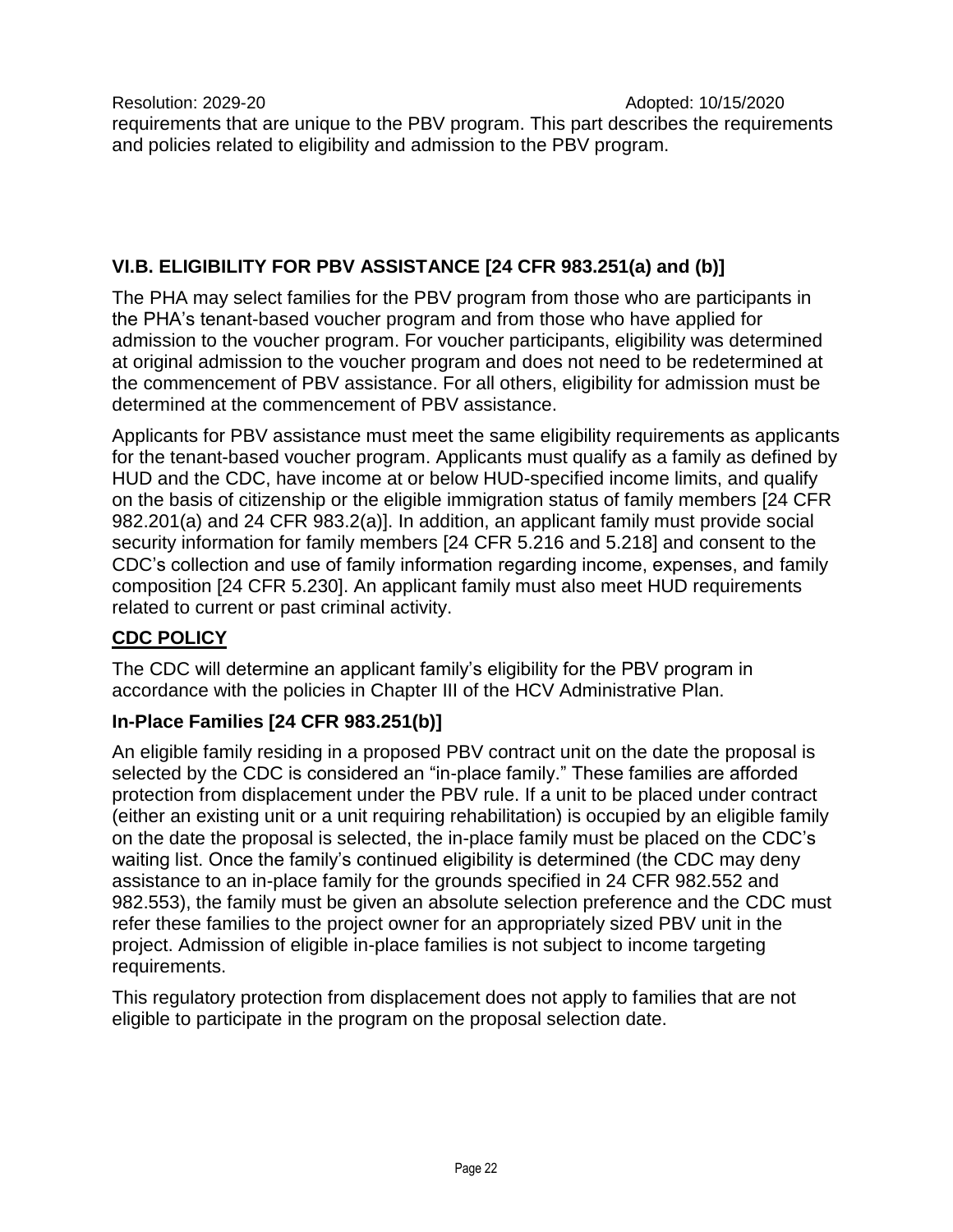#### Resolution: 2029-20 **Adopted: 10/15/2020 Vl.C. ORGANIZATION OF THE WAITING LIST [24 CFR 983.251(c)]**

The PHA may establish a separate waiting list for PBV units or it may use the same waiting list for both tenant based and PBV assistance. The PHA may also merge the PBV waiting list with a waiting list for other assisted housing programs offered by the PHA. If the PHA chooses to offer a separate waiting list for PBV assistance, the PHA must offer to place applicants who are listed on the tenant based waiting list on the waiting list for PBV assistance.

If a PHA decides to establish a separate PBV waiting list, the PHA may use a single waiting list for the PHA's whole PBV program, or it may establish separate waiting lists for PBV units in particular projects or buildings or for sets of such units.

# **CDC POLICY**

The CDC will establish and manage a separate waiting list for PBV units according to the location (Coastal/Inland/Willits\_ and bedroom size. An applicant may apply for all open waiting lists.

Applications may be accepted for the PBV Program, even when applications for the HCV Program are closed. CDC may accept applications for the PBV waiting lists on an ongoing basis. Should the number of applicants exceed the Agency's ability to serve applicants within a two year period, the waiting list may be closed for an individual location or in its entirety.

Should an owner's PBV site be restricted to elderly or near elderly, CDC will maintain that site waiting list with those criteria.

# **Vl.D. SELECTION FROM THE WAITNG LIST [24 CFR 983.251 (c)]**

Applicants who will occupy units with PBV assistance must be selected by the CDC from the CDC's waiting list. The CDC must select applicants from the waiting list in accordance with the policies in the CDC Administrative plan.

# **CDC POLICY**

The CDC may establish selection criteria or preferences for occupancy of particular PBV units. The CDC may place families referred by the owner on its PBV waiting list.

CDC will administer the PBV waitlists as outlined in this administrative plan Chapter lll, except as outlined in this chapter with respect to removal from the PBV waiting lists upon owner denial of admission.

An eligible applicant will receive one offer of a unit f appropriate size based on CDC's Subsidy Standards. Failure to accept the offer will result in the withdrawal of the applicant from that particular waiting list which resulted in the offer of a unit.

Once an applicant accepts an offer of a PBV unit and receives rental assistance, the applicants name will be removed from all Project Based Voucher waiting lists.

# **Income Targeting [24 CFR 983.251(c) (6)]**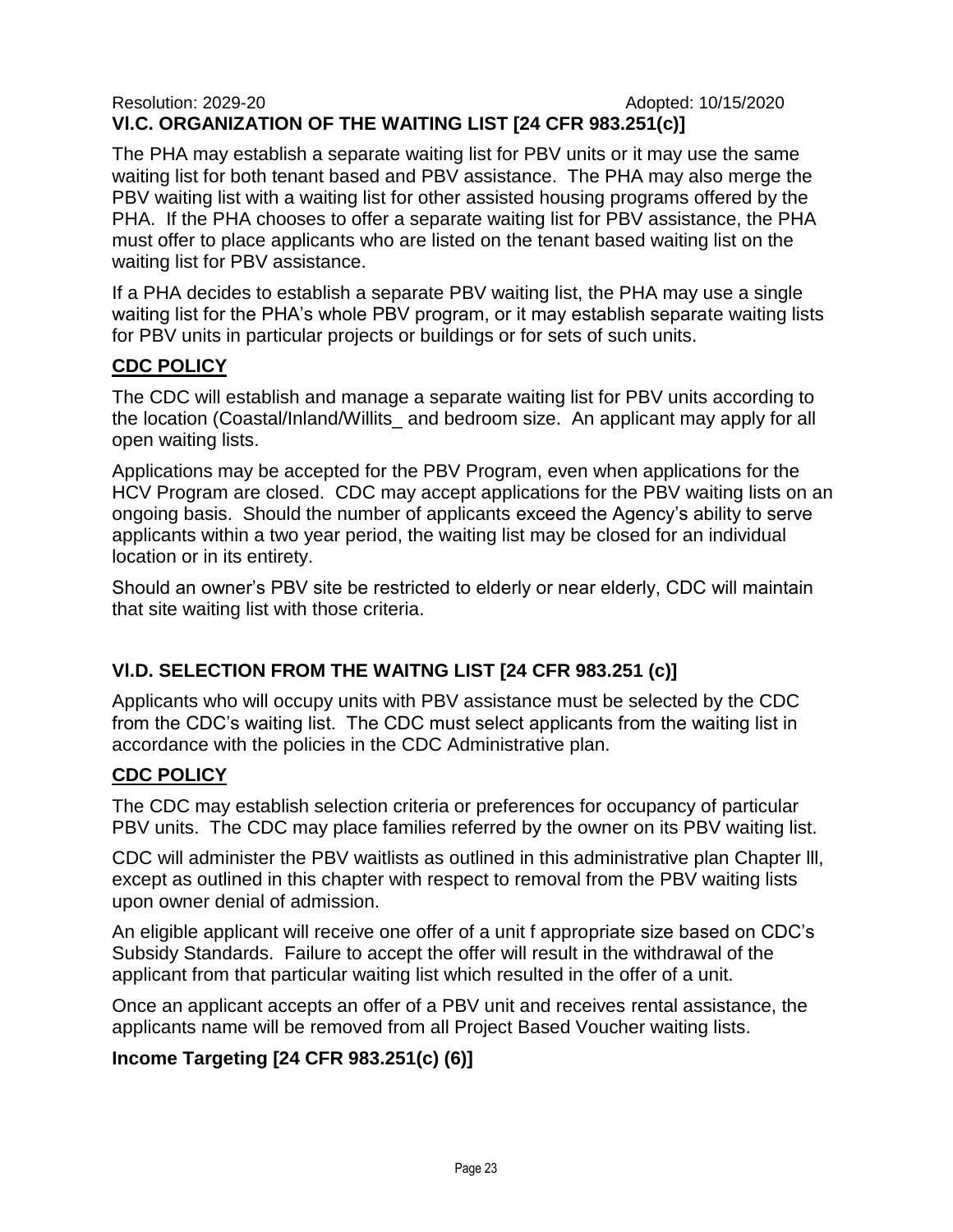At least 75% percent (unless CDC is granted a waiver for a lower percentage) of the families admitted to the CDC's tenant-based and project based voucher programs during the CDC fiscal year from the waiting list must be extremely low income families. The income targeting requirement applies to the total of admissions to both programs.

#### **Units with Accessibility Features [24 CFR 983.251 (c) (7)]**

When selecting families to occupy PBV units that have special accessibility features for persons with disabilities, the CDC must first refer families who require such features to the owner.

# **CDC POLICY**

Applicants requiring an accessible unit for mobility impairment will be offered units with these features when they become available, regardless of the date and time of application and/or preferences. Should there be two applicants who require such accommodations, date and time of application and preference will be used to determine which applicant will be offered the first available accessible unit. Subsidy standards will be the same for accessible units, however, an applicant may request a reasonable accommodation to modify these standards. Should the applicant decide that they do not want the specified unit, they will remain on the waiting list with the same preferences and date and time of application.

# **Preferences [24 CFR 983.251 (d)]**

The PHA may use the same selection preferences that are used for the tenant-based voucher program, establish selection criteria or preferences for the PBV program as a whole, or for occupancy of particular PBV developments or units. The PHA must provide an absolute selection preference for eligible in-place families as described in the section above.

Although the PHA is prohibited from granting preferences to persons with a specific disability, the PHA may give preference to disabled families who need services offered at a particular project or site if the preference is limited to families (including individuals):

- With disabilities that significantly interfere with their ability to obtain and maintain themselves in housing;
- Who, without appropriate supportive services, will not be able to obtain or maintain themselves in housing; and
- For whom such services cannot be provided in a non-segregated setting.

In advertising such a project, the owner may advertise the project as offering services for a particular type of disability; however, the project must be open to all otherwise eligible disabled persons who may benefit from services provided in the project. In these projects, disabled residents may not be required to accept the particular services offered as a condition of occupancy.

If the PHA has buildings with more than 25 percent of the units receiving project based assistance because those buildings include "excepted units" (units specifically made available for elderly or disabled families, or families receiving supportive services), the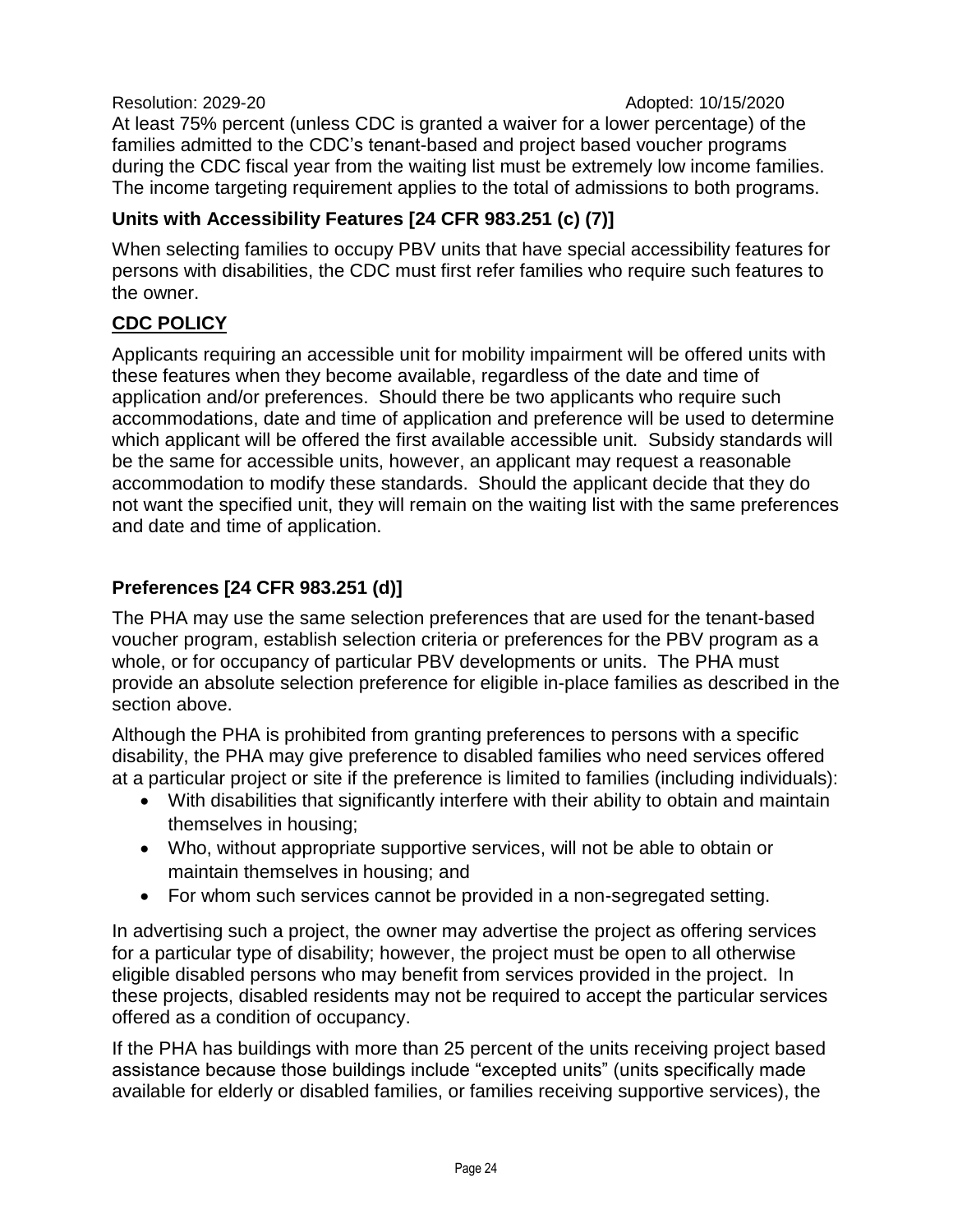Resolution: 2029-20 **Adopted: 10/15/2020** PHA must give preference to such families when referring families to these units [24 CFR 983.261 (b)].

**CDC POLICY**CDC will take the preference points and add them (cumulative). The preferences must be supported by documentation. Preferences must be valid at the time the applicant claims the preference and at the time of final determination of eligibility, except for the "In place" preference

The CDC has elected to employ the following as local preferences for the Project-Based Voucher waiting list.

- In Place Preference (500 points)
- Natural Disaster Emergency Preference (400 points)
- Veterans and Veteran families (100 points)
- Residents who live and/or work in Mendocino County (100 points)

Refer to Chapter lll of this Administrative Plan for a detailed **description** of these preferences and there "definitional elements", except "In Place"

Definition of the "In Place' preference: An eligible family residing in a proposed PBV contract unit on the date the proposal is selected by the CDC is considered an "in-place family

# **Vl.E. OFFER OF PBV ASSISTANCE**

# **Offer of PBV assistance. [24 CFR 983.251 (e) (1)(2)(3)]**

The PHA may not take any of the following actions against a family who has applied for, received, or regused an offer of PBV assistance:

- Refuse to list the applicant on the waiting list for tenant-based voucher assistance;
- Deny any admission preference for which the applicant qualifies;
- Change the applicant's place on the waiting list based on preference, date, and time of application, or other factors affecting selection under the CDC's selection policy;
- Remove the applicant from the tenant based voucher waiting list.

# **Disapproval by Landlord [24 CFR 983.251(e) (2)]**

If a PBV owner rejects a family for admission to the owner's units, such rejection may not affect the family's position on the tenant based voucher waiting list.

# **CDC POLICY**

If a PBV owner rejects a family for admission to the owner's units, such rejection would result in the removal from the PBV waiting lists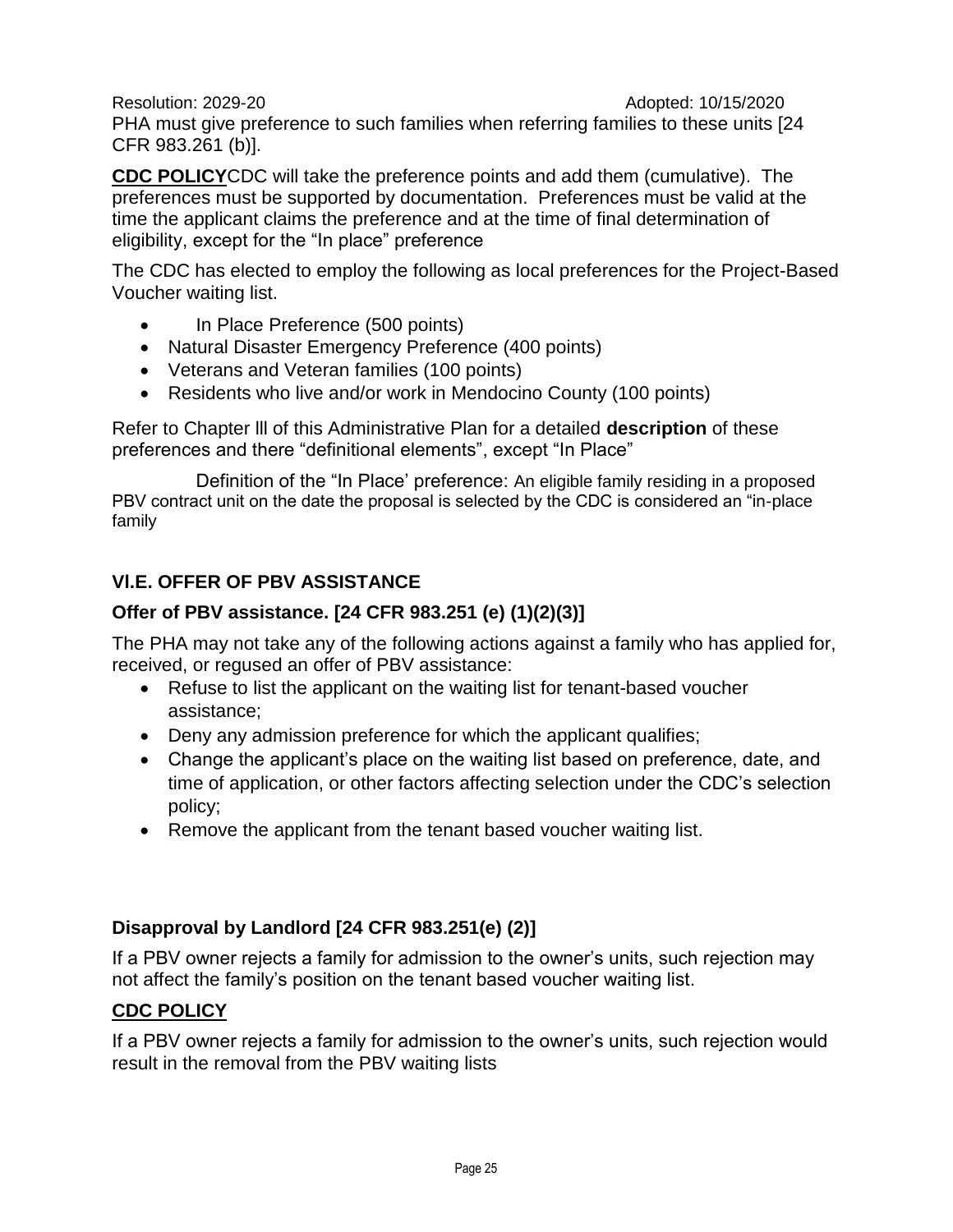#### Resolution: 2029-20 **Adopted: 10/15/2020 Acceptance of Offer {24 CFR 983.252]**

# *Family Briefing*

When a family accepts an offer for PBV assistance, the CDC must give the family an oral briefing. The briefing must include information on how the program works and the responsibilities of the family and owner. In addition to the oral briefing, the CDC must provide a briefing packet that explains how the CDC determines the total tenant payment for a family, the family obligations under the program, and applicable fair housing information.

# *Persons with Disabilities*

If an applicant family's head or spouse is disabled, the CDC must assure effective communication, in accordance with 24 CFR 8.6, in conducting the oral briefing and in providing the written information packet. This may include making alternative formats available (see Chapter 2). In addition, the CDC must have a mechanism for referring a family that includes a member with mobility impairment to an appropriate accessible PBV unit.

# *Persons with Limited English Proficiency*

The CDC should take reasonable steps to assure meaningful access by persons with limited English proficiency in accordance with Title Vl of the Civil Rights Act of 1964 and Executive Order 13166 (see Chapter l of the HCV administrative plan).

# **Vl.F. OWNER SELECTION OF TENANTS**

The owner is responsible for developing written tenant selection procedures that are consistent with the purpose of improving housing opportunities for very low income families and reasonably related to program eligibility and an applicant's ability to fulfill their obligations under the lease. An owner must promptly notify in writing any rejected applicant of the grounds for any rejection [24 CFR 983.253 (b)]

# **Leasing [24 CFR 253 (a)]**

During the term of the HAP contract, the owner must lease contract units to eligible families that are selected and referred by the CDC from the CDC's waiting list. The contract unit leased to the family must be the appropriate size unit for the size of the family, based on the CDC's subsidy standards.

# **Filling Vacancies [24 CFR 983.254 (a)]**

The owner must promptly notify the CDC of any vacancy or expected vacancy in a contract unit. After receiving such notice, the CDC must make every reasonable effort to promptly refer a sufficient number of families for the owner to fill such vacancies. The CDC and the owner must make reasonable efforts to minimize the likelihood and length of any vacancy.

# **CDC POLICY**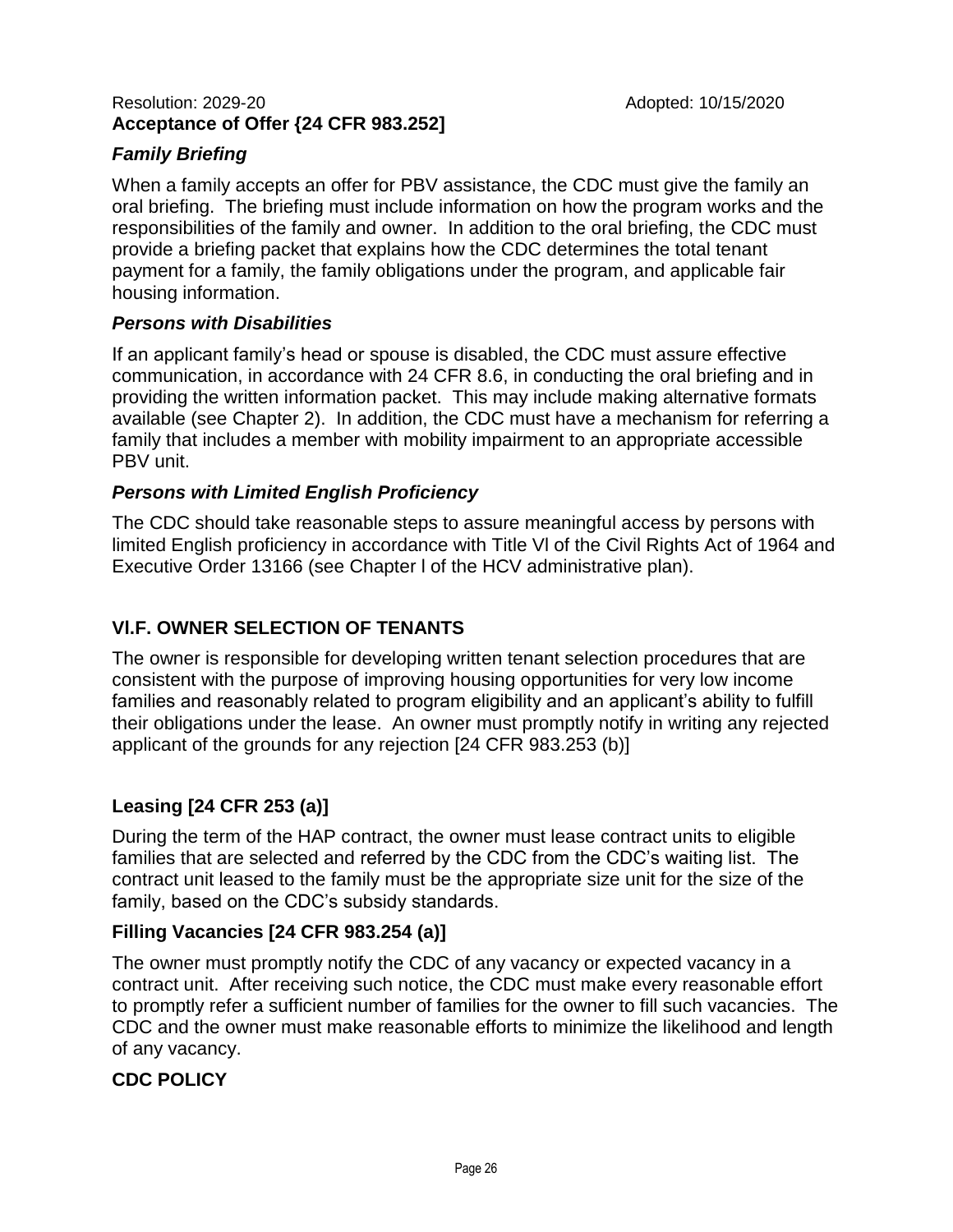The owner must notify the CDC in writing (mail, fax, or e-mail) within five calendar days of learning about any vacancy or expected vacancy.

The CDC will make every reasonable effort to refer families to the owner within 14 calendar days of receiving such notice from the owner.

# **Reduction in HAP Contract units Due to Vacancies [24 CFR 983-254 (b)]**

If any contract units have been vacant for 120 days or more since owner notice of the vacancy, the PHA may give notice to the owner amending the HAP contract to reduce

# **VI.G. TENANT SCREENING [24 CFR 983.255]**

#### **CDC Responsibility**

The PHA is not responsible or liable to the owner or any other person for the family's behavior or suitability for tenancy. However, the PHA may opt to screen applicants for family behavior or suitability for tenancy and may deny applicants based on such screening.

# **CDC POLICY**

The CDC will not conduct screening to determine a PBV applicant family's suitability for tenancy*.*

The CDC will provide the owner with an applicant family's current and prior address (as shown in CDC records) and the name and address (if known by the CDC) of the family's current landlord and any prior landlords.

. The CDC must provide applicant families a description of the CDC policy on providing information to owners, and the CDC must give the same types of information to all owners.

# **CDC POLICY**

The CDC will inform owners of their responsibility to screen prospective tenants, and will provide owners with the required known name and address information, at the time of the turnover HQS inspection or before. The CDC will not provide any additional information to the owner, such as tenancy history, criminal history, etc.

# **Owner Responsibility**

The owner is responsible for screening and selection of the family to occupy the owner's unit. When screening families the owner may consider a family's background with respect to the following factors:

• Payment of rent and utility bills;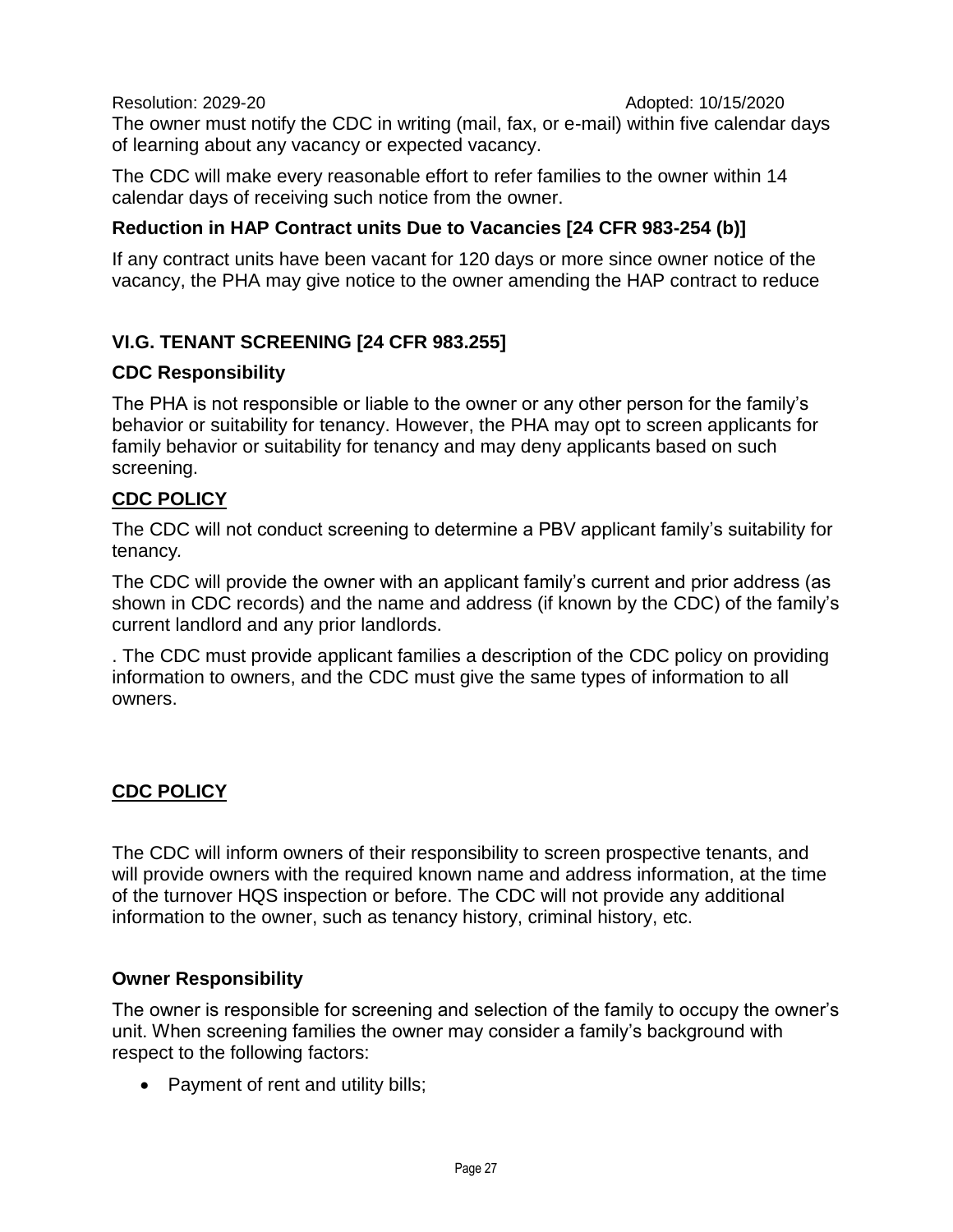- Caring for a unit and premises;
- Respecting the rights of other residents to the peaceful enjoyment of their housing;
- Drug-related criminal activity or other criminal activity that is a threat to the health, safety, or property of others; and
- Compliance with other essential conditions of tenancy.

# **PART VII: OCCUPANCY**

#### **VII.A. OVERVIEW**

After an applicant has been selected from the waiting list, determined eligible by the CDC, referred to an owner and determined suitable by the owner, the family will sign the lease and the occupancy of the unit will begin.

# **VII.B. LEASE [24 CFR 983.256]**

The tenant must have legal capacity to enter a lease under state and local law. *Legal capacity* means that the tenant is bound by the terms of the lease and may enforce the terms of the lease against the owner.

# **Form of Lease [24 CFR 983.256(b)]**

The tenant and the owner must enter into a written lease agreement that is signed by both parties. If an owner uses a standard lease form for rental units to unassisted tenants in the locality or premises, the same lease must be used for assisted tenants, except that the lease must include a HUD-required tenancy addendum. The tenancy addendum must include, word-for-word, all provisions required by HUD.

The CDC may review the owner's lease form to determine if the lease complies with state and local law. If the CDC determines that the lease does not comply with state or local law, the CDC may decline to approve the tenancy.

#### **CDC POLICY**

The CDC will review the owner's lease for compliance with state or local law. However, the owner bears the ultimate responsibility for deficiencies in the lease based on Federal, State or local laws.

#### **Lease Requirements [24 CFR 983.256(c)]**

The lease for a PBV unit must specify all of the following information:

- The names of the owner and the tenant
- The unit rented (address, apartment number, if any, and any other information needed to identify the leased contract unit);
- The term of the lease (initial term and any provision for renewal);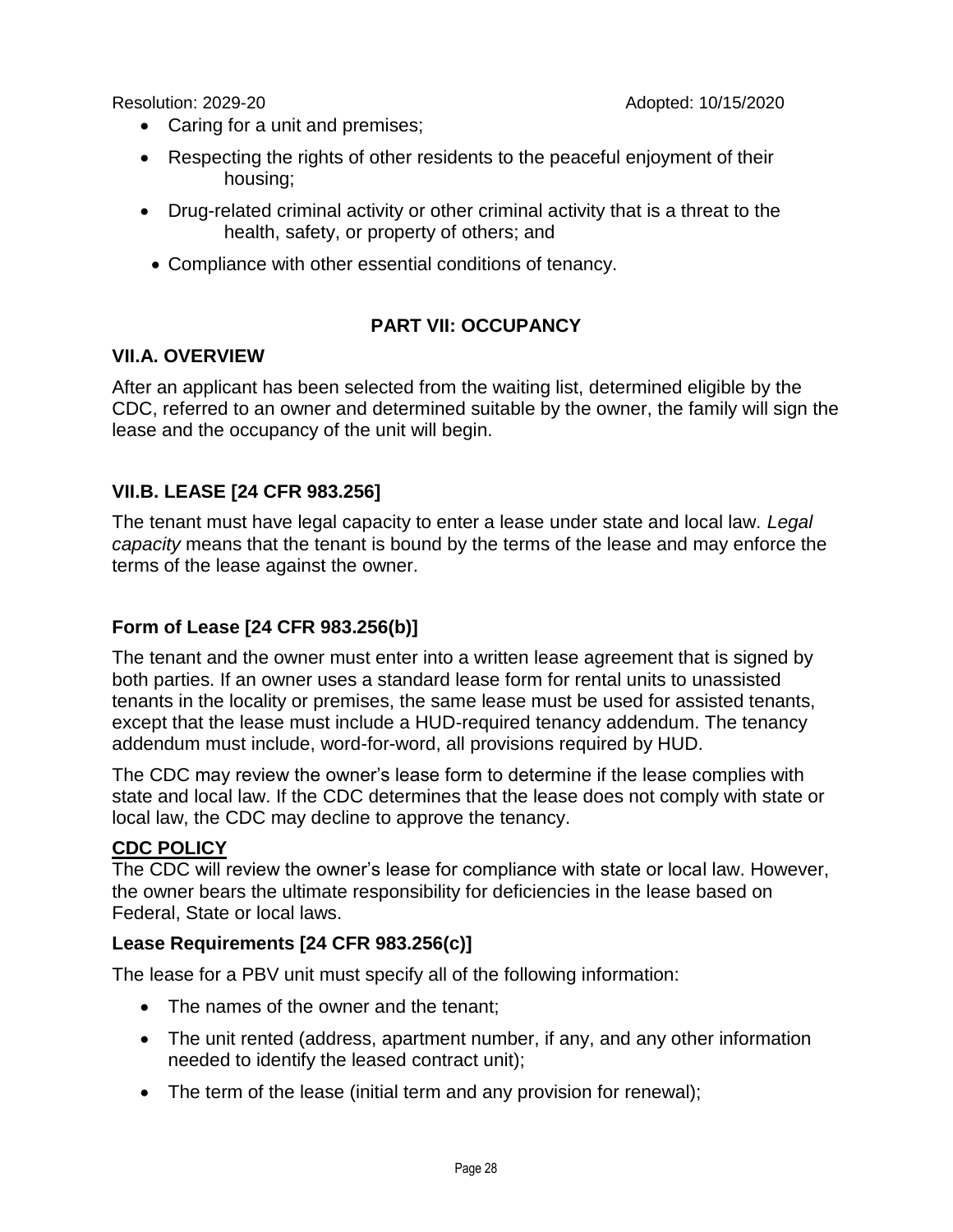- The amount of the tenant rent to owner, which is subject to change during the term of the lease in accordance with HUD requirements;
- A specification of the services, maintenance, equipment, and utilities that will be provide by the owner; and
- The amount of any charges for food, furniture, or supportive services.

# **Tenancy Addendum [24 CFR 983.256(d)]**

The tenancy addendum in the lease must state:

- The program tenancy requirements;
- The composition of the household as approved by the CDC (the names of family members and any CDC-approved live-in aide);
- All provisions in the HUD-required tenancy addendum must be included in the lease. The terms of the tenancy addendum prevail over other provisions of the lease.

# **Initial Term and Lease Renewal [24 CFR 983.256(f) and 983.257(b)]**

The initial lease term must be for at least one year. Upon expiration of the lease, an owner may renew the lease, refuse to renew the lease for "good cause," or refuse to renew the lease without good cause. If the owner refuses to renew the lease without good cause, the CDC must provide the family with a tenant-based voucher and remove the unit from the PBV HAP contract.

# **Changes in the Lease [24 CFR 983.256(e)]**

If the tenant and owner agree to any change in the lease, the change must be in writing, and the owner must immediately give the CDC a copy of all changes.

The owner must notify the CDC in advance of any proposed change in the lease regarding the allocation of tenant and owner responsibilities for utilities. Such changes may only be made if approved by the CDC and in accordance with the terms of the lease relating to its amendment. The CDC must redetermine reasonable rent, in accordance with program requirements, based on any change in the allocation of the responsibility for utilities between the owner and the tenant. The redetermined reasonable rent will be used in calculation of the rent to owner from the effective date of the change.

# **Owner Termination of Tenancy [24 CFR 983.257]**

With two exceptions, the owner of a PBV unit may terminate tenancy for the same reasons an owner may in the tenant-based voucher program (see Section 12-III.B. and 24 CFR 982.310). In the PBV program, terminating tenancy for "good cause" does not include doing so for a business or economic reason, or a desire to use the unit for personal or family use or other non-residential purpose.

# *Tenant Absence from the Unit [24 CFR 983.256(g) and 982.312(a)]*

The owner may specify in the lease a maximum period of tenant absence from the unit that is shorter than the maximum period permitted by CDC policy. According to program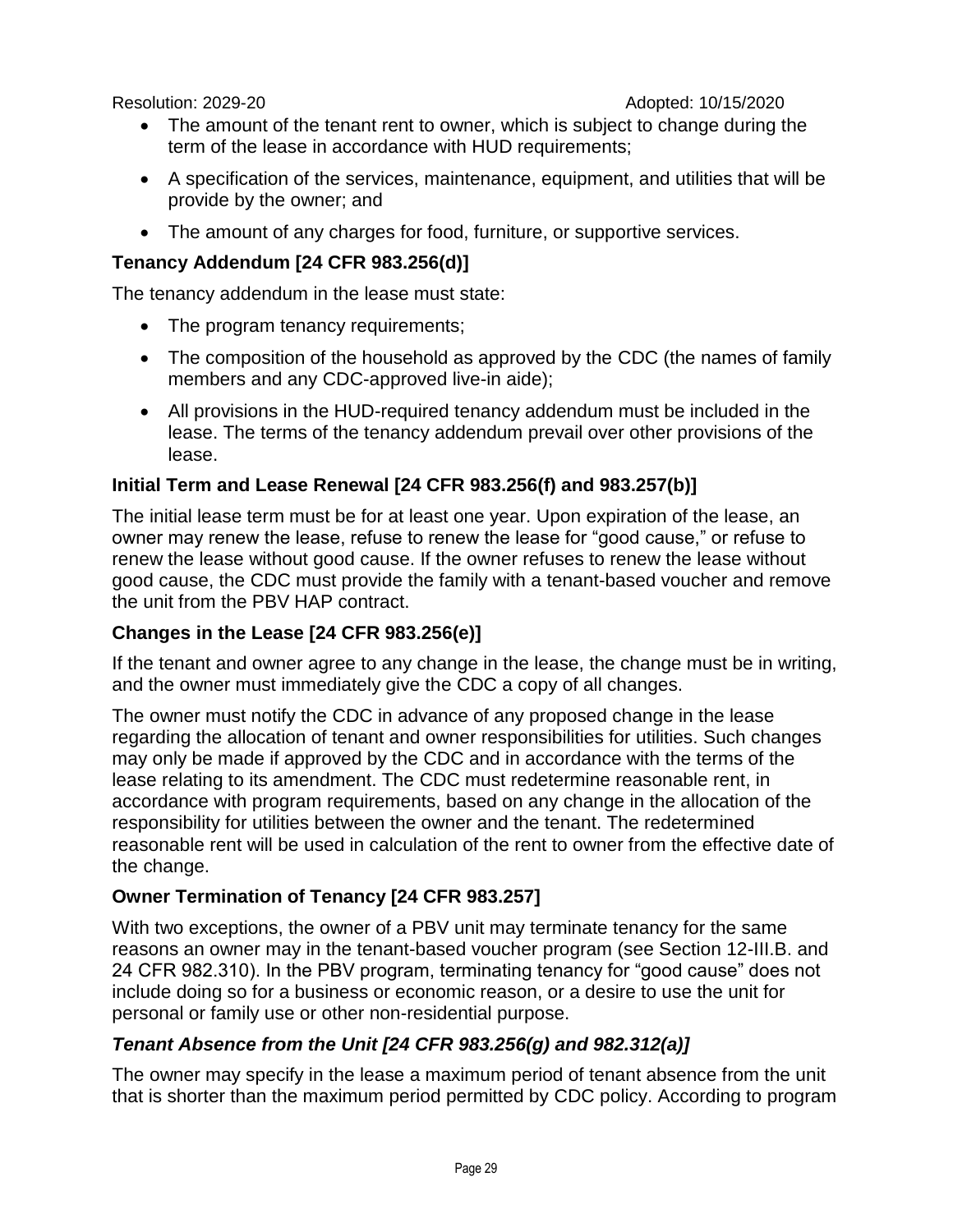Resolution: 2029-20 **Adopted: 10/15/2020** requirements, the family's assistance must be terminated if they are absent from the unit for more than 180 consecutive days.

# **Security Deposits [24 CFR 983.258]**

The owner may collect a security deposit from the tenant. The CDC may prohibit security deposits in excess of private market practice, or in excess of amounts charged by the owner to unassisted tenants.

# **CDC POLICY**

The CDC will allow the owner to collect a security deposit amount the owner determines is appropriate.

When the tenant moves out of a contract unit, the owner, subject to state and local law, may use the security deposit, including any interest on the deposit, in accordance with the lease, as reimbursement for any unpaid tenant rent, damages to the unit, or other amounts owed by the tenant under the lease.

The owner must give the tenant a written list of al items charged against the security deposit and the amount of each item. After deducting the amount used to reimburse the owner, the owner must promptly refund the full amount of the balance to the tenant.

If the security deposit does not cover the amount owed by the tenant under the lease, the owner may seek to collect the balance form the tenant. The CDC has no liability or responsibility for payment of any amount owed by the family to the owner.

# **VII.C. MOVES**

# **Overcrowded, Under-Occupied, and Accessible Units [24 CFR 983.259]**

If the PHA determines that a family is occupying a wrong size unit, based on the PHA's subsidy standards, or a unit with accessibility features that the family does not require, and the unit is needed by a family that does require the features, the PHA must promptly notify the family and the owner of this determination, and the PHA must offer the family the opportunity to receive continued housing assistance in another unit.

# **CDC POLICY**

The CDC will notify the family and the owner of the family's need to move based on the occupancy of a wrong-size or accessible unit within 30 calendar days of the CDC's determination. The CDC will offer the family the following types of continued assistance in the following order, based on the availability of assistance:

PBV assistance in the same building or project;

PBV assistance in another project; and

Tenant-based voucher assistance.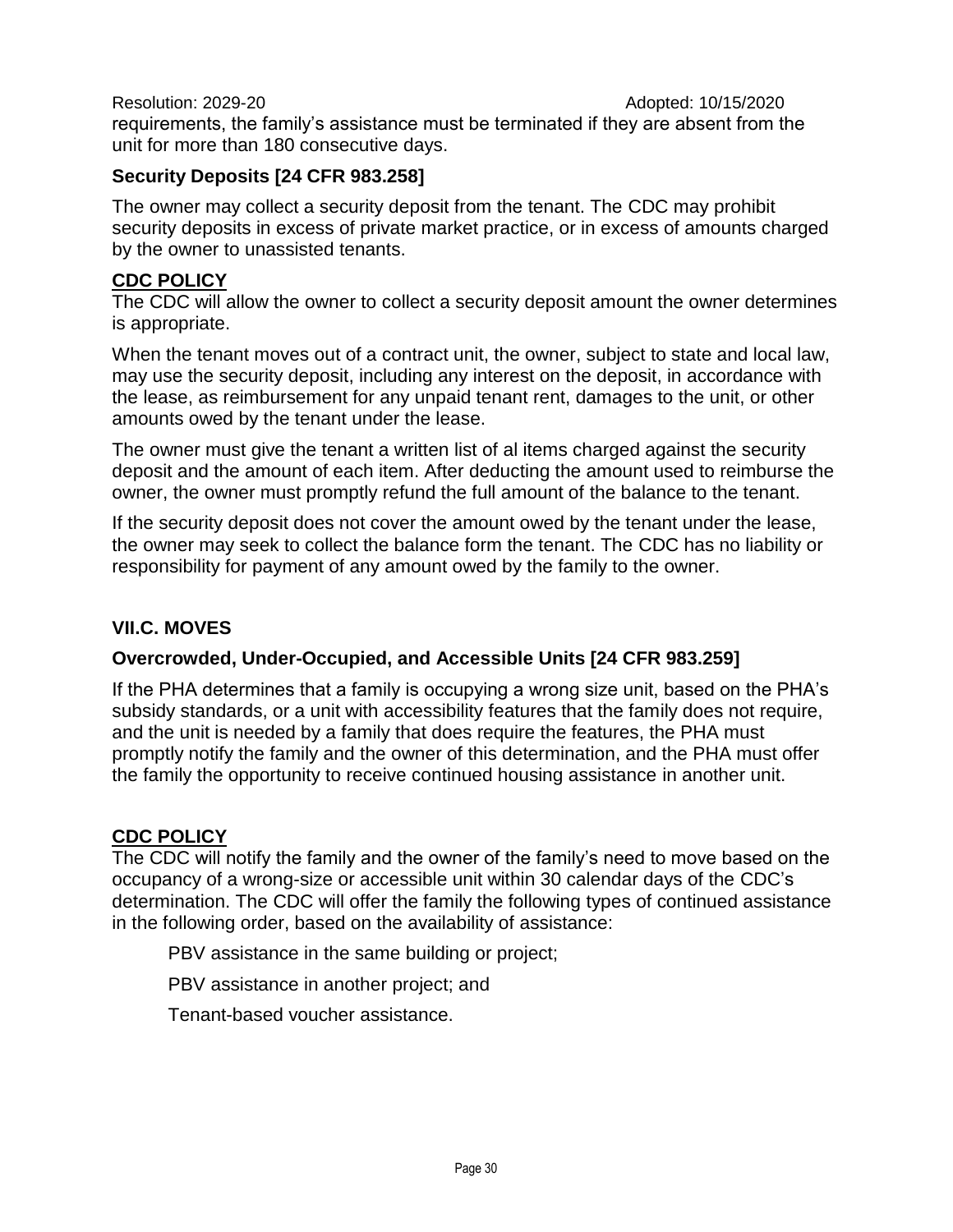If the CDC offers the family a tenant-based voucher, the CDC must terminate the housing assistance payments for a wrong-sized or accessible unit at expiration of the term of the family's voucher (including any extension granted by the CDC).

If the CDC offers the family another form of assistance that is not a tenant-based voucher, and the family does not accept the offer, does not move out of the PBV unit within a reasonable time as determined by the CDC, or both, the CDC must terminate the housing assistance payments for the unit at the expiration of a reasonable period as determined by the CDC.

# **CDC POLICY**

When the CDC offers a family another form of assistance that is not tenant-based voucher, the family will be given 30 days from the date of the offer to accept the offer and move out of the PBV unit. If the family does not move out within this 30-day time frame, the CDC will terminate the housing assistance payments at the expiration of this 30-day period.

The CDC may make exceptions to this 30-day period if needed for reasons beyond the family's control such as death, serious illness, or other medical emergency of a family member.

# **Family Right to Move [24 CFR 983.260]**

The family may terminate the lease at any time after the first year of occupancy. The family must give advance written notice to the owner in accordance with the lease and provide a copy of such notice to the PHA. If the family wishes to move with continued tenant-based assistance, the family must contact the CDC to request the rental assistance prior to providing notice to terminate the lease.

If the family terminates the lease in accordance with these requirements, the CDC is required to offer the family the opportunity for continued tenant-based assistance, in the form of a voucher or other comparable tenant-based rental assistance. If voucher or other comparable tenant-based assistance is not immediately available upon termination of the family's lease in the PBV unit, the CDC must give the family priority to receive the next available opportunity for continued tenant-based assistance.

If the family terminates the assisted lease before the end of the first year, the family relinquishes the opportunity for continued tenant-based assistance.

# **VII.D. EXCEPTIONS TO THE OCCUPANCY CAP [24 CFR 983.261]**

The CDC may not pay housing assistance under a PBV HAP contract for more than 25 percent of the number of dwelling units in a building unless the units are [24 CFR 983.56]:

- In a single-family building; or
- Specifically made available for elderly or disabled families.

A family (or remaining members of a family) residing in an excepted unit that no longer meets the criteria for a "qualifying family" in connection with the 25 percent per building cap exception (e.g., due to a change in family composition the family is no longer elderly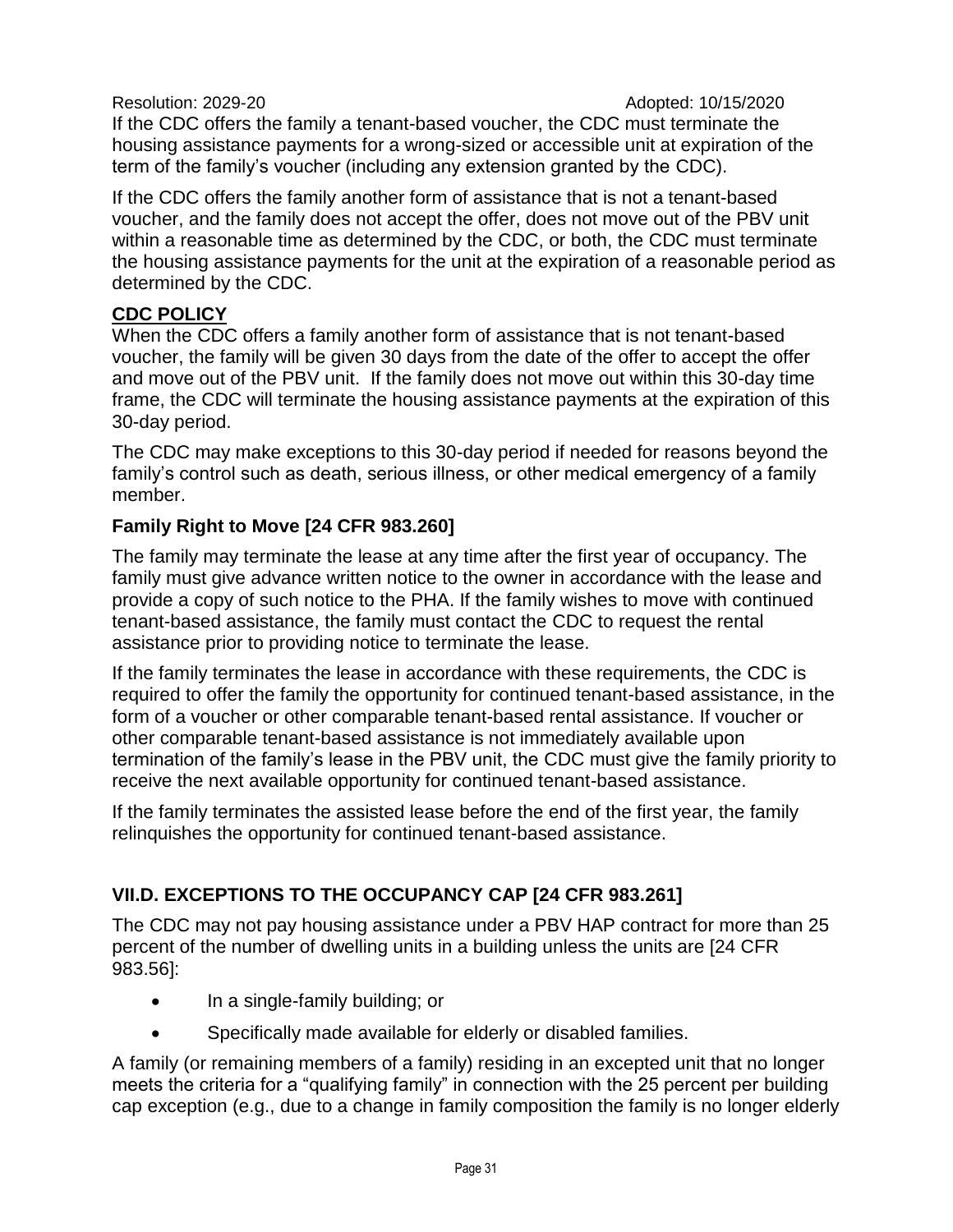or disabled), must vacate the unit within a reasonable period of time established by the PHA, and the PHA must cease paying housing assistance payments on behalf of the non-qualifying family.

If the family fails to vacate the unit within the established time, the unit must be removed from the HAP contract unless the project is partially assisted, and it is possible for the HAP contract to be amended to substitute a different unit in the building in accordance with program requirements; or the owner terminates the lease and evicts the family. The housing assistance payments for a family residing in an excepted unit that is not in compliance with its family obligations to comply with supportive services requirements must be terminated by the PHA.

#### **CDC POLICY**

The CDC will provide PBV assistance for excepted units only for elderly or persons with disabilities and units in single-family buildings.

# **PART VIII: DETERMINING RENT TO OWNER**

#### **VIII.A. OVERVIEW**

The amount of the initial rent to an owner of units receiving PBV assistance is established at the beginning of the HAP contract term. Although for rehabilitated or newly constructed housing, the agreement to enter into HAP Contract (Agreement) states the estimated amount of the initial rent to owner, the actual amount of the initial rent to owner is established at the beginning of the HAP contract term.

During the tem of the HAP contract, the rent to owner is redetermined at the owner's request in accordance with program requirements, and at such time that there is a five percent or greater decrease in the published FMR.

# **VIII.B. RENT LIMITS [24 CFR 983.301]**

Except for certain tax credit units (discussed below), the rent to owner must not exceed the lowest of the following amounts:

- An amount determined by the CDC, not to exceed 110 percent of the applicable fair market rent (or any HUD-approved exception payment standard) for the unit bedroom size minus any utility allowance;
- The reasonable rent; or
- The rent requested by the owner.

# **Certain Tax Credit Units [24 CFR 983.301(c)]**

For certain tax credit units, the rent limits are determined differently than for other PBV units. These different limits apply to contract units that meet all of the following criteria:

 The contract unit receives a low-income housing tax credit under the Internal Revenue Code of 1986;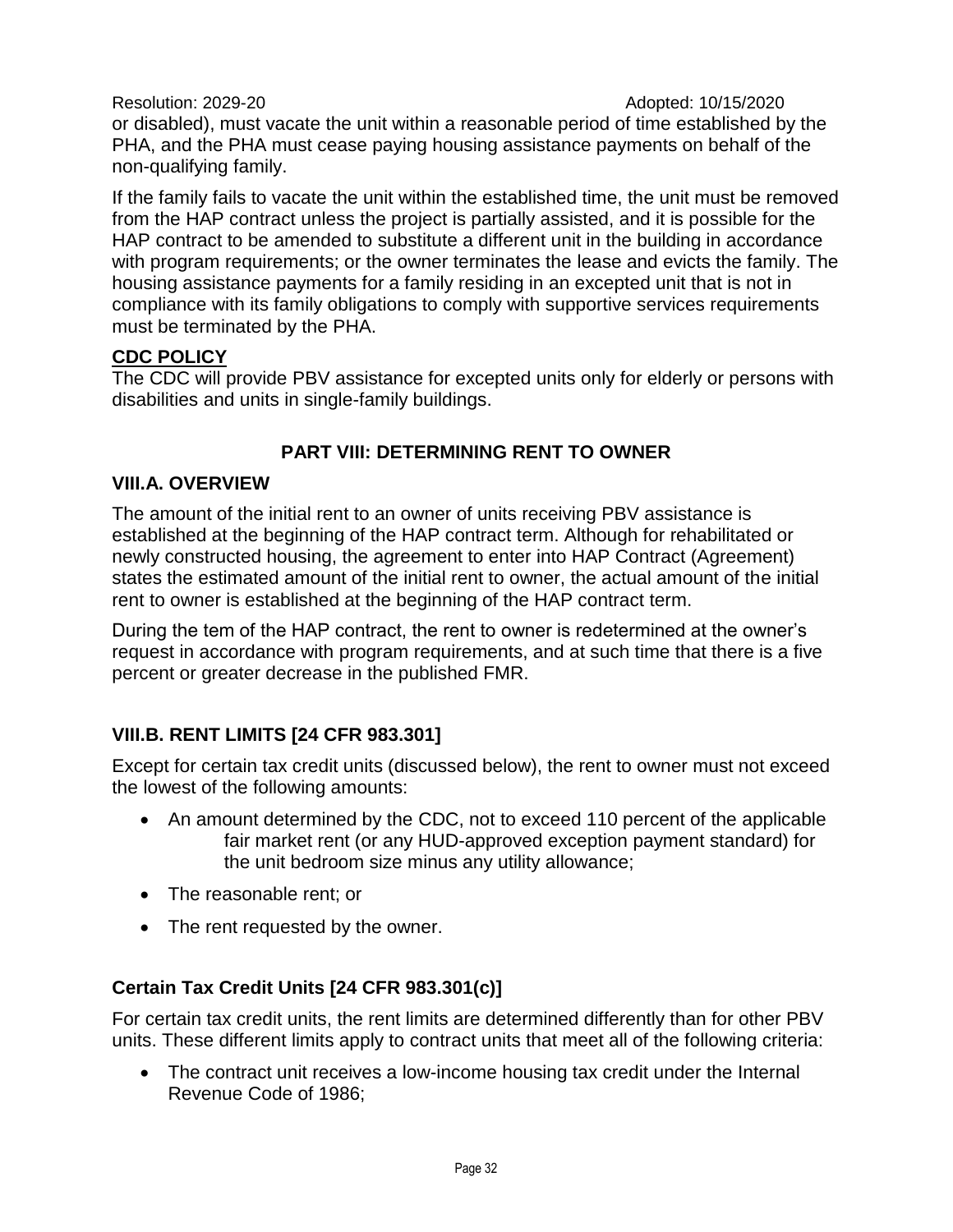- The contract unit is not located in a qualified census tract;
- There are comparable tax credit units of the same bedroom size as the contract unit in the same building, and the comparable tax credit units do not have any form of rental assistance other than the tax credit; and
- The tax credit rent exceeds a PHA-determined amount (not to exceed 110 percent of the fair market rent or any approved exception payment standard);

For contract units that meet all of these criteria, the rent to owner must not exceed the lowest of:

- The tax credit rent minus any utility allowance;
- The reasonable rent; or
- The rent requested by the owner.

#### *Definitions*

A *qualified census tract* is any census tract (or equivalent geographic area defined by the Bureau of the Census) in which at least 50 percent of households have an income of less than 60 percent of Area Median Gross Income (AMGI), or where the poverty rate is at least 25 percent and where the census tract is designated as a qualified census tract by HUD.

*Tax credit rent* is the rent charged for comparable units of the same bedroom size in the building that also receive the low-income housing tax credit but do not have any additional rental assistance (e.g., tenant-based voucher assistance).

#### **Use of FMRs, Exception Payment Standards, and Utility Allowances [24 CFR 983.301(f)]**

When determining the initial rent to owner, the PHA must use the most recently published FMR in effect and the utility allowance schedule in effect at execution of the HAP contract. When redetermining the rent to owner, the PHA must use the most recently published FMR and the utility allowance schedule in effect at the time of redetermination. At its discretion, the PHA may for initial rent, use the amounts in effect at any time during the 30-day period immediately before the beginning date of the HAP contract, or for redeterminations of rent, the 30-day period immediately before the redetermination date.

Any HUD-approved exception payment standard amount under the tenant-based voucher program also applies to the project-based voucher program. HUD will not approve a different exception payment stand amount for use in the PBV program.

Likewise, the PHA may not establish or apply different utility allowance amounts for the PBV program. The same utility allowance schedule applies to both the tenant-based and project-based voucher programs.

#### **CDC POLICY**

Upon written request by the owner, the CDC will consider using the FMR or utility allowances in effect during the 30-day period before the start date of the HAP, or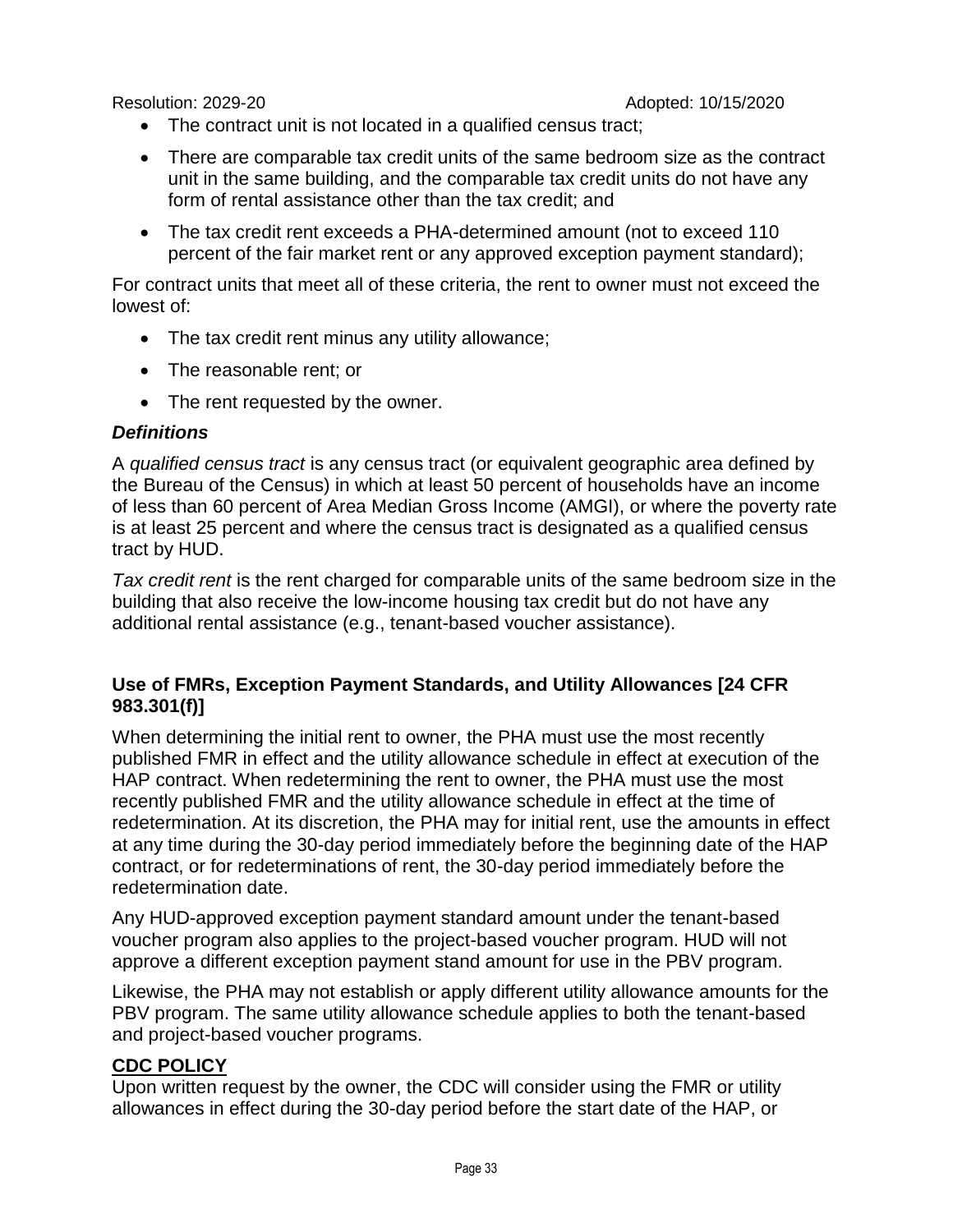redetermination of rent. The owner must explain the need to use the previous FMRs or utility allowances and include documentation in support of the request. The CDC will review and make a decision based on the circumstances and merit of each request.

In addition to considering a written request from an owner, the CDC may decide to use the FMR or utility allowances in effect during the 30-day period before the start date of the HAP, or redetermination of rent, if the CDC determines it is necessary due to CDC budgetary constraints.

#### **Redetermination of Rent [24 CFR 983.302]**

The PHA must redetermine the rent to owner upon the owner's request or when there is a five percent or greater decrease in the published FMR.

#### *Rent Increase*

If an owner wishes to request an increase in the rent to owner from the PHA, it must be requested at the annual anniversary of the HAP contract (see Section 17-V.D.). The request must be in writing and in the form and manner required by the PHA. The PHA may only make rent increases in accordance with the rent limits described previously. There are no provisions in the PBV program for special adjustments (e.g., adjustments that reflect increases in the actual and necessary expenses of owning and maintaining the units which have resulted from substantial general increases in real property taxes, utility rates, or similar costs).

#### **CDC POLICY**

An owner's request for a rent increase must be submitted to the CDC sixty days prior to the anniversary date of the HAP contract, and must include the new rent amount the owner is proposing.

The CDC may not approve and the owner may not receive any increase of rent to owner until and unless the owner has complied with requirements of the HAP contract, including compliance with HQS. The owner may not receive any retroactive increase of rent for any period of noncompliance.

#### *Rent Decrease*

If there is a decrease in the rent to owner, as established in accordance with program requirements such as a change in the FMR or exception payment standard, or reasonable rent amount, the rent to owner must be decreased regardless of whether the owner requested a rent adjustment.

#### *Notice of Rent Change*

The rent to owner is redetermined by written notice by the CDC to the owner specifying the amount of the redetermined rent. The CDC notice of rent adjustment constitutes an amendment of the rent to owner specified in the HAP contract. The adjusted amount of rent to owner applies for the period of 12 calendar months from the annual anniversary of the HAP contract.

# **CDC POLICY**

The CDC will provide the owner with at least thirty days written notice of any change in the amount of rent to owner.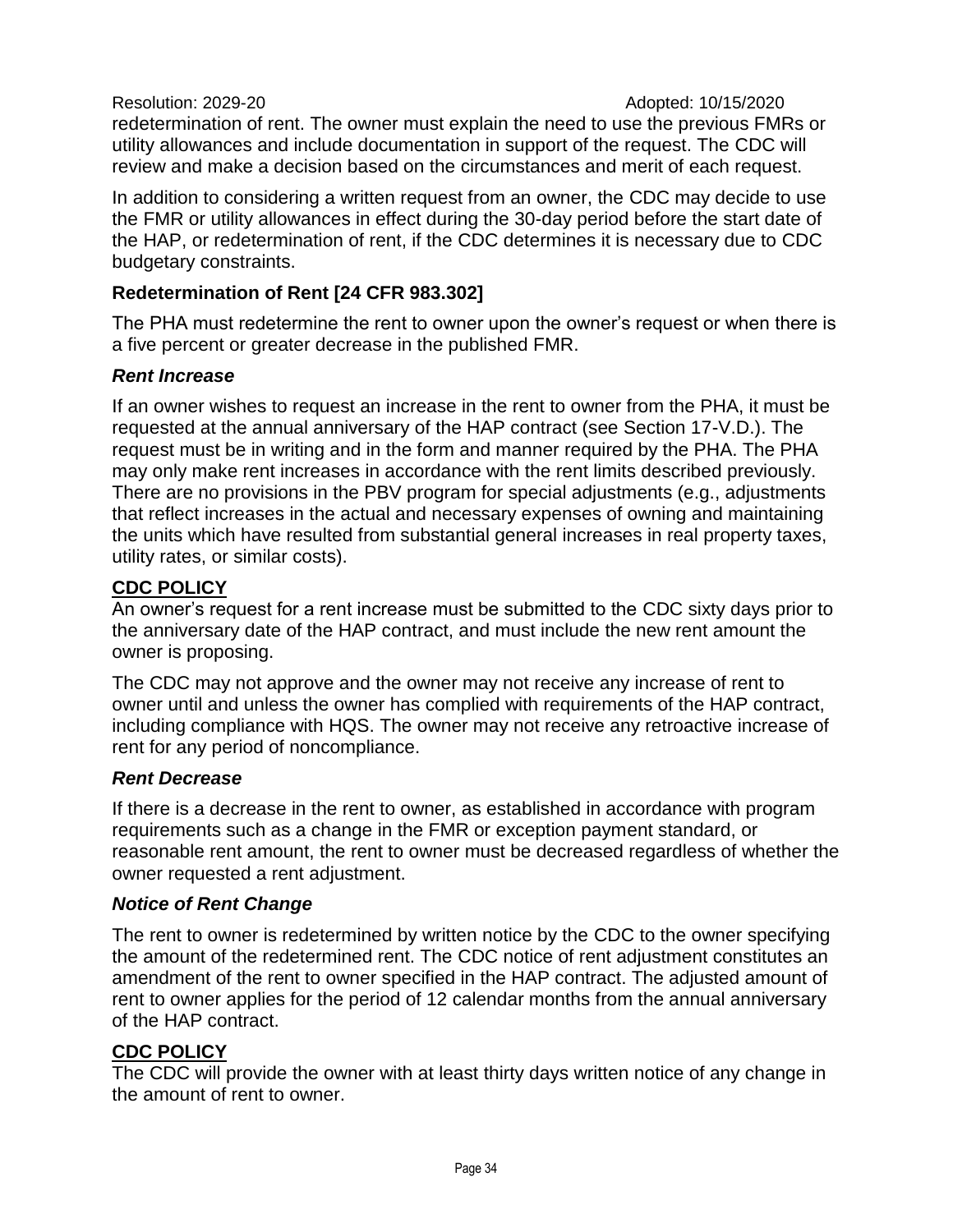# **PHA-owned Units [24 CFR 983.301(g)]**

For CDC-owned PBV units, the initial rent to owner and the annual redetermination of rent at the anniversary of the HAP contract are determined by the independent entity approved by HUD. The CDC must use the rent to owner established by the independent entity.

# **VIII.C. REASONABLE RENT [24 CFR 983.303]**

At the time the initial rent is established and all times during the term of the HAP contract, the rent to owner for a contract unit may not exceed the reasonable rent for the unit as determined by the PHA.

#### **When Rent Reasonable Determinations are required**

The CDC must redetermine the reasonable rent for a unit receiving PBV assistance whenever any of the following occur:

- There is a five percent or greater decrease in the published FMR in effect 60 days before the contract anniversary (for the unit sizes specified in the HAP contract) as compared with the FMR that was in effect one year before the contract anniversary date;
- The CDC approves a change in the allocation of responsibility for utilities between the owner and the tenant;
- The HAP contract is amended to substitute a different contract unit in the same building; or
- There is any other change that may substantially affect the reasonable rent.

# **How to Determine Reasonable Rent**

The reasonable rent of a unit receiving PBV assistance must be determined by comparison to rent for other comparable unassisted units. When making this determination, the CDC must consider factors that affect market rent. Such factors include the location, quality, size, type and age of the unit, as well as the amenities, housing services maintenance, and utilities to be provided by the owner.

# *Comparability Analysis*

For each unit, the comparability analysis must use at least three comparable units in the private unassisted market. This may include units in the premises or project that is receiving project-based assistance. The analysis must show how the reasonable rent was determined, including major differences between the contract units and comparable unassisted units, and must be retained by the CDC. The comparability analysis may be performed by CDC staff or by another qualified person or entity. Those who conduct these analyses or are involved in determining the housing assistance payment based on the analyses may not have any direct or indirect interest in the property.

#### **PHA-owned Units**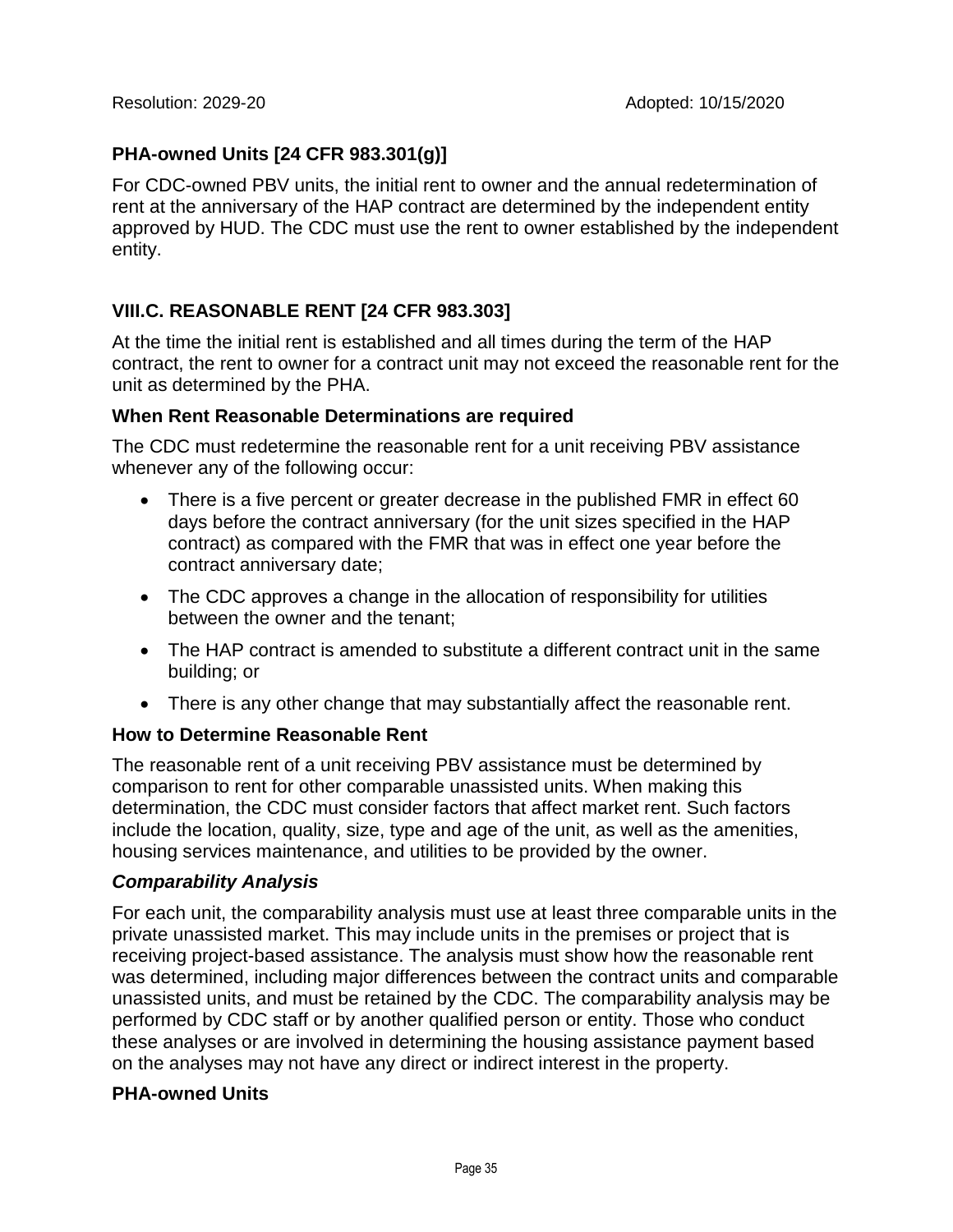Resolution: 2029-20 **Adopted: 10/15/2020** For CDC-owned units, the amount of the reasonable rent must be determined by an independent agency approved by HUD in accordance with PBV program requirements. The independent entity must provide a copy of the determination of reasonable rent for CDC-owned units to the CDC and to the HUD field office where the project is located.

# **Owner Certification of Reasonable Rent**

By accepting each monthly housing assistance payment, the owner certifies that the rent to owner is not more than rent charged by the owner for other comparable unassisted units in the premises. At any time, the CDC may require the owner to submit information on rents charged by the owner for other units in the premises or elsewhere.

# **VIII.D. EFFECT OF OTHER SUBSIDY AND RENT CONTROL**

In addition to the rent limits discussed in Section 17-VIII.B above, other restrictions may limit the amount of rent to owner in a PBV unit. In addition, certain types of subsidized housing are not even eligible to receive PBV assistance (see Section 17-II.D).

# **Other Subsidy [24 CFR 983.304]**

At its discretion, a CDC may reduce the initial rent to owner because of other governmental subsidies, including tax credit or tax exemption, grants, or other subsidized financing.

For units receiving assistance under the HOME program, rents may not exceed rent limits as required by that program.

For units in any of the following types of federally subsidized projects, the rent to owner may not exceed the subsidized rent (basic rent) or tax credit rent as determined in accordance with requirements for the applicable federal program:

- An insured or non-insured Section 236 project;
- A formerly insured or non-insured Section 236 project that continues to receive Interest Reduction Payment following a decoupling action;
- A Section 221(d)(3) below market interest rate (BMIR) project;
- A Section 515 project of the Rural Housing Service;
- A project receiving low-income housing tax credits;
- Any other type of federally subsidized project specified by HUD.

# *Combining Subsidy*

Rent to owner may not exceed any limitation required to comply with HUD subsidy layering requirements.

# **Rent Control [24 CFR 983.305]**

In addition to the rent limits set by PBV program regulations, the amount of rent to owner may also be subject to rent control or other limits under local, state, or federal law.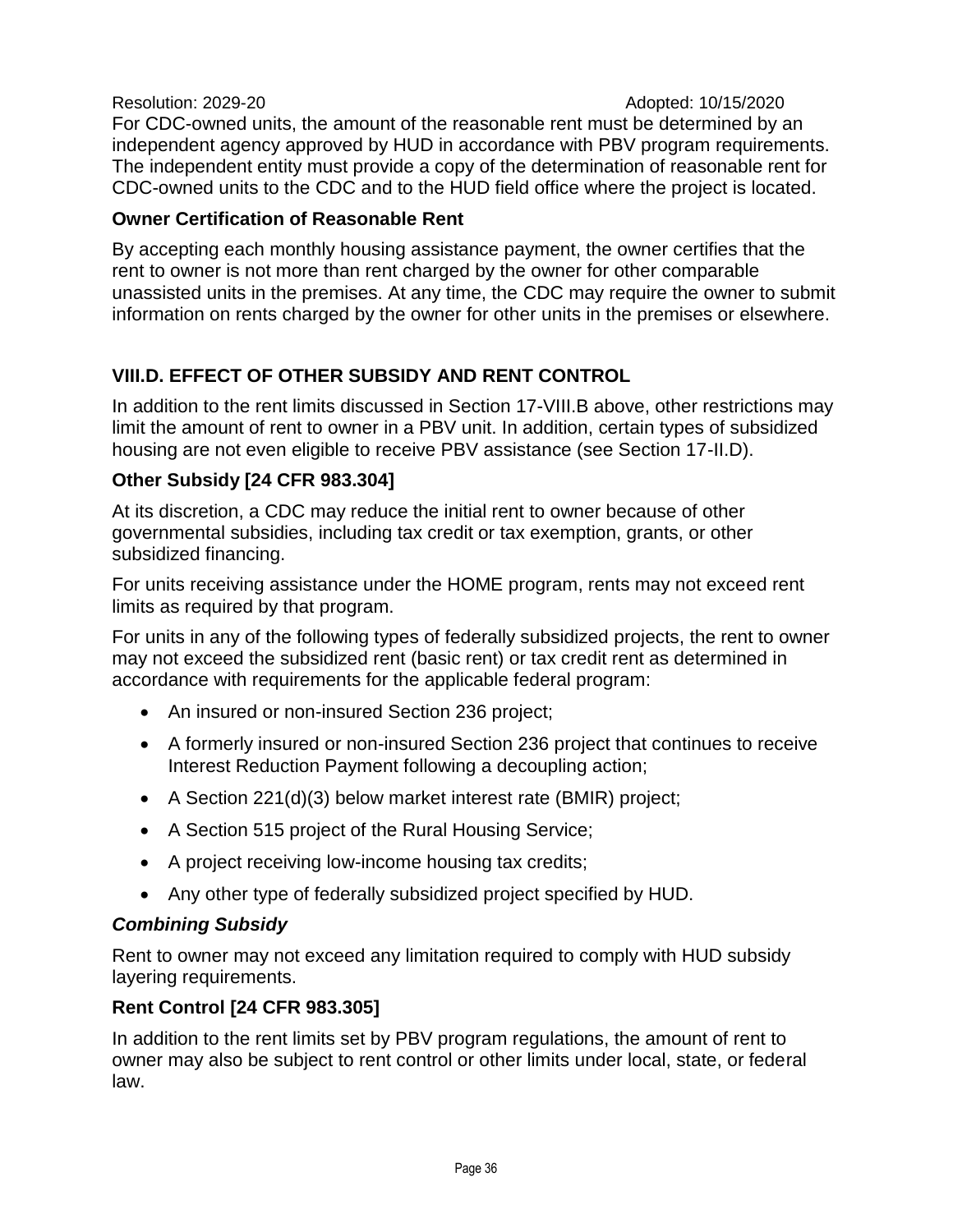# **PART IX: PAYMENTS TO OWNER**

#### **IX.A. HOUSING ASSISTANCE PAYMENTS [24 CFR 983.351]**

During the term of the HAP contract, the CDC must make housing assistance payments to the owner in accordance with the terms of the HAP contract. During the term of the HAP contract, payments must be made for each month that a contract unit complies with HQS and is leased to and occupied by an eligible family. The housing assistance payment must be paid to the owner on or about the first day of the month for which payment is due, unless the owner and the CDC agree on a later date.

Except for discretionary vacancy payments, the CDC may not make any housing assistance payment to the owner for any month after the month when the family moves out of the unit (even if household goods or property are left in the unit).

The amount of the housing assistance payment by the CDC is the rent to owner minus the tenant rent (total tenant payment minus the utility allowance).

In order to receive housing assistance payments, the owner must comply with all provisions of the HAP contract. Unless the owner complies with all provisions of the HAP contract, the owner does not have a right to receive housing assistance payments.

# **IX.B. VACANCY PAYMENTS [24 CFR 983.352]**

If an assisted family moves out of the unit, the owner may keep the housing assistance payment for the calendar month when the family moves out. However, the owner may not keep the payment if the CDC determines that the vacancy is the owner's fault.

#### **CDC POLICY**

If the CDC determines that the owner is responsible for a vacancy and, as a result, is not entitled to the keep the housing assistance payment, the CDC will notify the landlord of the amount of housing assistance payment that the owner must repay. The CDC will require the owner to repay the amount owed in accordance with the policies in Chapter XXII of HCV admin plan.

At the discretion of the CDC, the HAP contract may provide for vacancy payments to the owner. The CDC may only make vacancy payments if:

- The owner gives the CDC prompt, written notice certifying that the family has vacated the unit and identifies the date when the family moved out (to the best of the owner's knowledge);
- The owner certifies that the vacancy is not the fault of the owner and that the unit was vacant during the period for which payment is claimed;
- The owner certifies that it has taken every reasonable action to minimize the likelihood and length of vacancy; and
- The owner provides any additional information required and requested by the CDC to verify that the owner is entitled to the vacancy payment.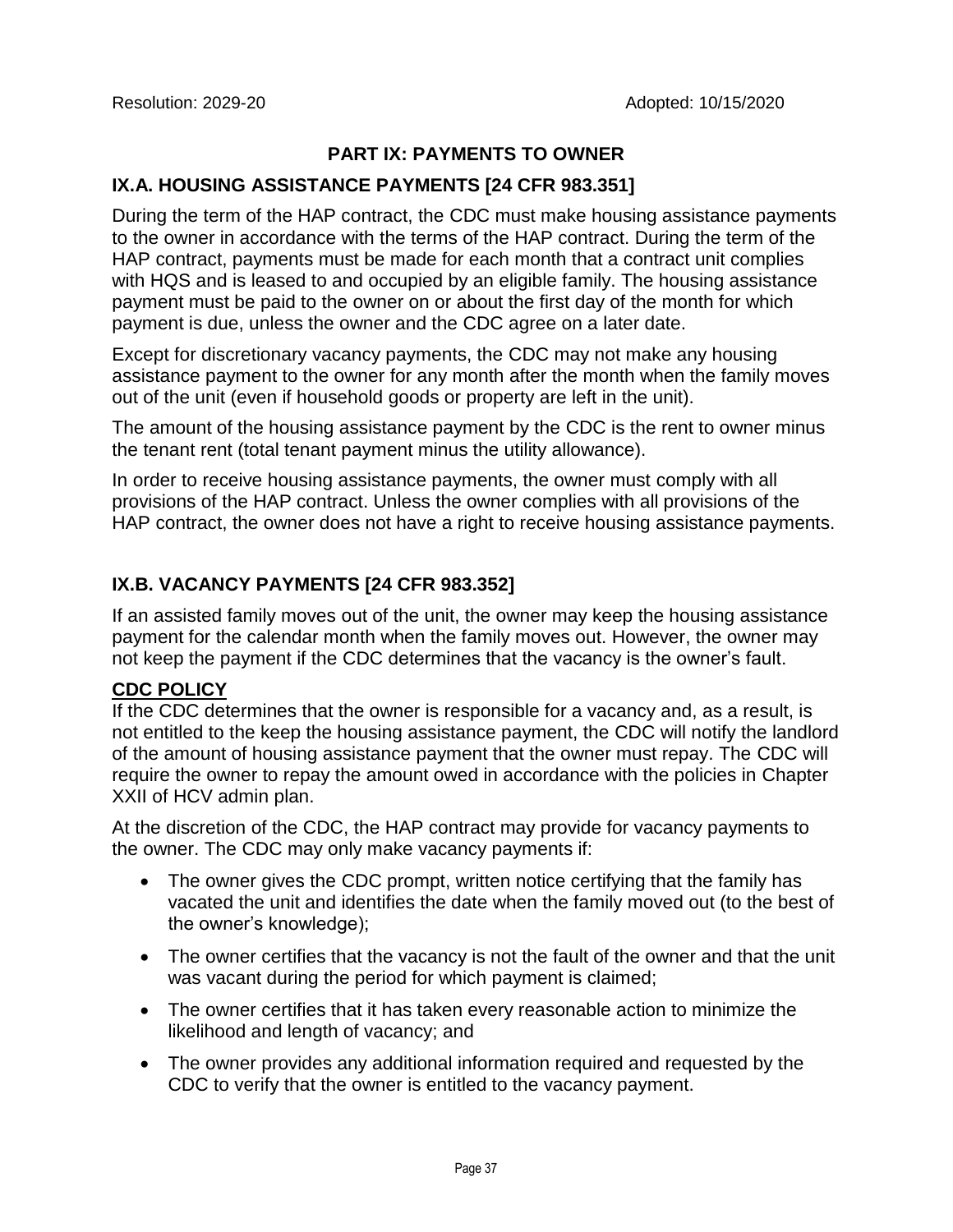The owner must submit a request for vacancy payments in the form and manner required by the CDC and must provide any information or substantiation required by the CDC to determine the amount of any vacancy payment.

# **CDC POLICY**

CDC will not provide vacancy payments.

# **IX.C. TENANT RENT TO OWNER [24 CFR 983.353]**

The tenant rent is the portion of the rent to owner paid by the family. The amount of tenant rent is determined by the CDC in accordance with HUD requirements. Any changes in the amount of tenant rent will be effective on the date stated in the CDC notice to the family and owner.

The family is responsible for paying the tenant rent (total tenant payment minus the utility allowance). The amount of the tenant rent determined by the CDC is the maximum amount the owner may charge the family for rental of a contract unit. The tenant rent covers all housing services, maintenance, equipment, and utilities to be provided by the owner. The owner may not demand or accept any rent payment from the tenant in excess of the tenant rent as determined by the CDC. The owner must immediately return any excess payment to the tenant.

#### **Tenant and CDC Responsibilities**

The family is not responsible for the portion of rent to owner that is covered by the housing assistance payment and the owner may not terminate the tenancy of an assisted family for nonpayment by the CDC.

Likewise, the CDC is responsible only for making the housing assistance payment to the owner in accordance with the HAP contract. The CDC is not responsible for paying tenant rent, or any other claim by the owner, including damage to the unit. The CDC may not use housing assistance payments or other program funds (including administrative fee reserves) to pay any part of the tenant rent or other claim by the owner.

# **Utility Reimbursements**

If the amount of the utility allowance exceeds the total tenant payment, the CDC must pay the amount of such excess to the tenant as a reimbursement for tenant-paid utilities, and the tenant rent to the owner must be zero.